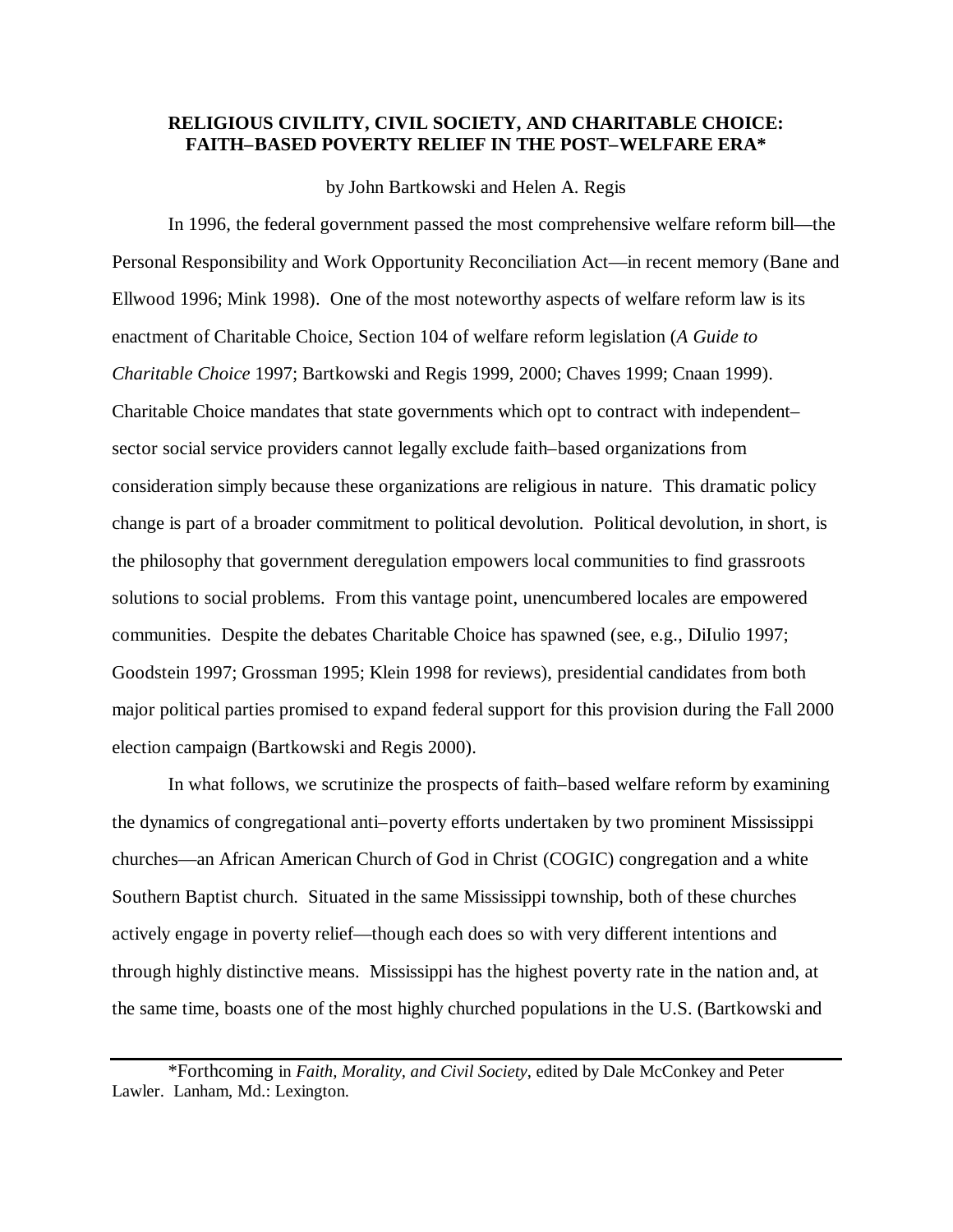Regis 2000). Our intensive case–study analysis illuminates how the local milieu within which religious congregations are situated influences their views of the poor as well as their preferred strategies for poverty relief. Moreover, a comparative analysis of two churches reveals how the meanings, motivations, and practices associated with faith–based poverty relief can vary greatly across congregational contexts.

# **Debating Civil Society, Citizenship, and Human Dignity: Libertarian, Communitarian, and Strong Democratic Paradigms**

Our study of faith–based poverty relief is informed by ongoing disputes about the ideal structure of American civil society and competing visions of the citizen within this "parallel polis." Although proponents of civil society generally define civility a respect for the inherent dignity of the human person, scholars often articulate divergent idealized visions of civil society and human dignity. The libertarian and communitarian models of civil society are among the leading contenders in ongoing debates over this issue (Barber 1999). A libertarian vision of civil society places a premium on personal freedoms in the "private" dimensions of social life. The private sphere is defined to include the realm of individual choice, as well as social relations in the market and the home. From the libertarian vantage point, the private sphere should remain untouched and untainted by government regulation. Given the government's public character, laws are viewed as inherently constraining and coercive.

By contrast, communitarians understand civil society as a "complex welter of ineluctably social relations that tie people together into families, clans, clubs, neighborhoods, communities, and hierarchies" (Barber 1999: 14). Communitarians typically emphasize the pre–contractual nature of social relations while highlighting the mutual obligations and responsibilities that eclipse individual choice. From this standpoint, community ties integrate individuals into the social fabric while provide moral guidance that is impossible to sustain in the libertarian pursuit of individual interest. Following from their divergent visions of civil society, libertarians and communitarians articulate distinctive metaphors of citizenship and human dignity. Whereas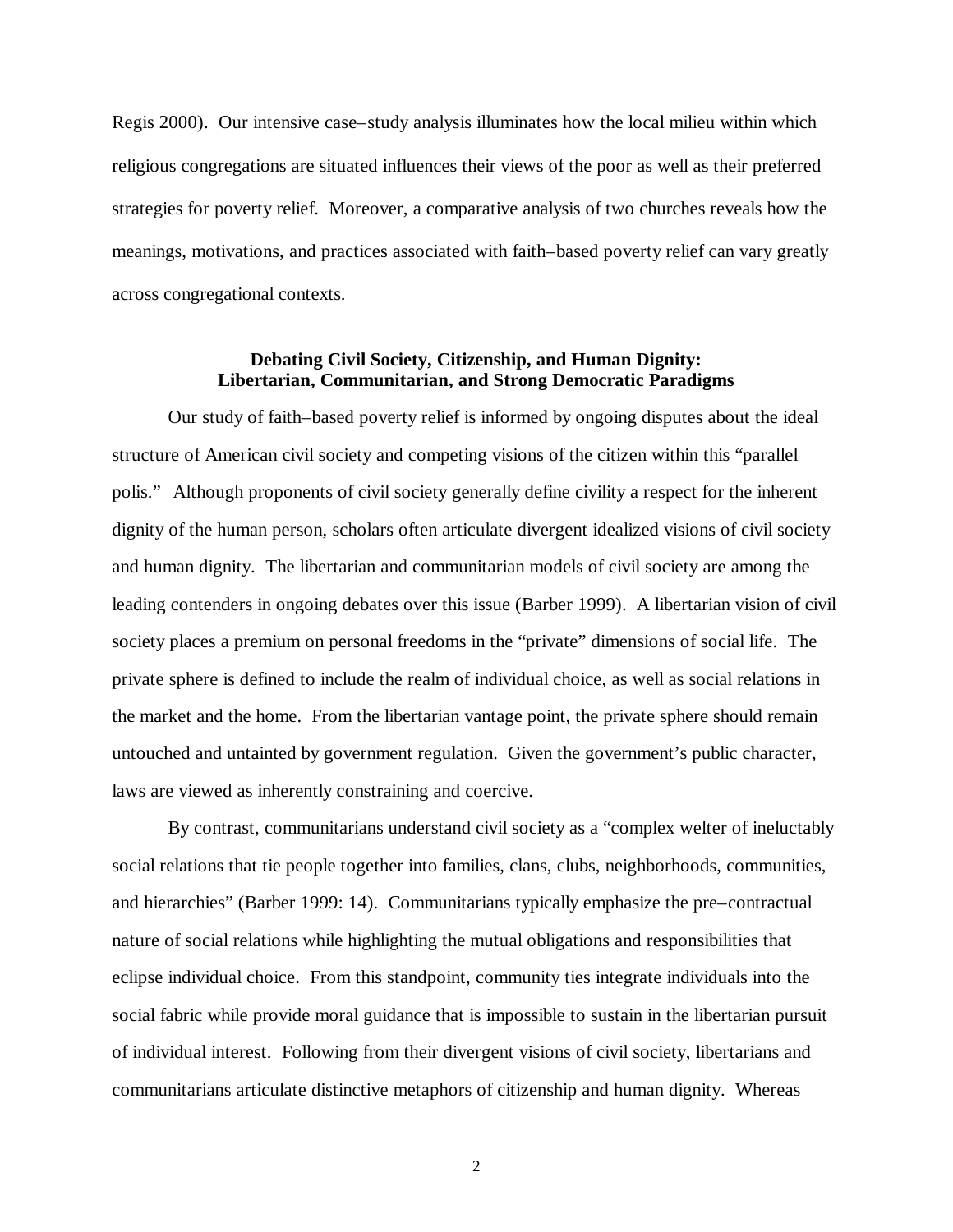libertarians imagine the citizen as the *private rights–bearing consumer*, communitarians envision citizens as *publicly enmeshed clansmen* who are "tied to [their] community by birth, blood, and bathos" (Barber 1999: 15).

Within recent years, some scholars have argued that neither the libertarian nor the communitarian vision of civil society is adequate. Benjamin Barber argues for a "strong democratic" view of civil society that seeks to balance individual freedom with moral obligation. From this vantage point, "civil society's ideal citizen . . . is not as steeped in solidarity as the clansmen but is far more free; she is less radically autonomous than the consumer but better able to enjoy the comforts of neighborly associations" (Barber 1999: 23). Interestingly, churches are among the comforting, neighborly associations that Barber names in staking out this middle– range vision of civil society. Yet, of course, such claims raise questions about the appropriate place of religious congregations and faith–based organizations in American civil society. Are churches, as a rule, neighborly associations? What comforts do churches provide, and who are its beneficiaries? More broadly, how do congregations navigate around what Barber charges to be the extremes of an atomizing voluntarism (libertarianism) and a stifling collectivism (communitarianism)?

With these questions in mind, we now examine the distinctive social dynamics underlying poverty relief in two different Mississippi congregations. The first of the churches featured here is Temple Zion Church of God in Christ (COGIC). A predominantly African– American Christian denomination in the Holiness–Pentecostal tradition, COGIC is among the largest black denominational bodies in the U.S., and is the single largest black Pentecostal body in the world (Baer and Singer 1992: 155). COGIC, which traces its origins to the early twentieth–century Holiness movement in Mississippi, currently boasts a total of 5.5 million adherents (Lindner 2000). It enjoys a strong presence among Southern blacks, with its headquarters located near the Mississippi–Tennessee border in Memphis.

We compare Temple Zion–COGIC with Main Street Southern Baptist Church. Main Street is a white, upper–middle class church affiliated with the Southern Baptist Convention.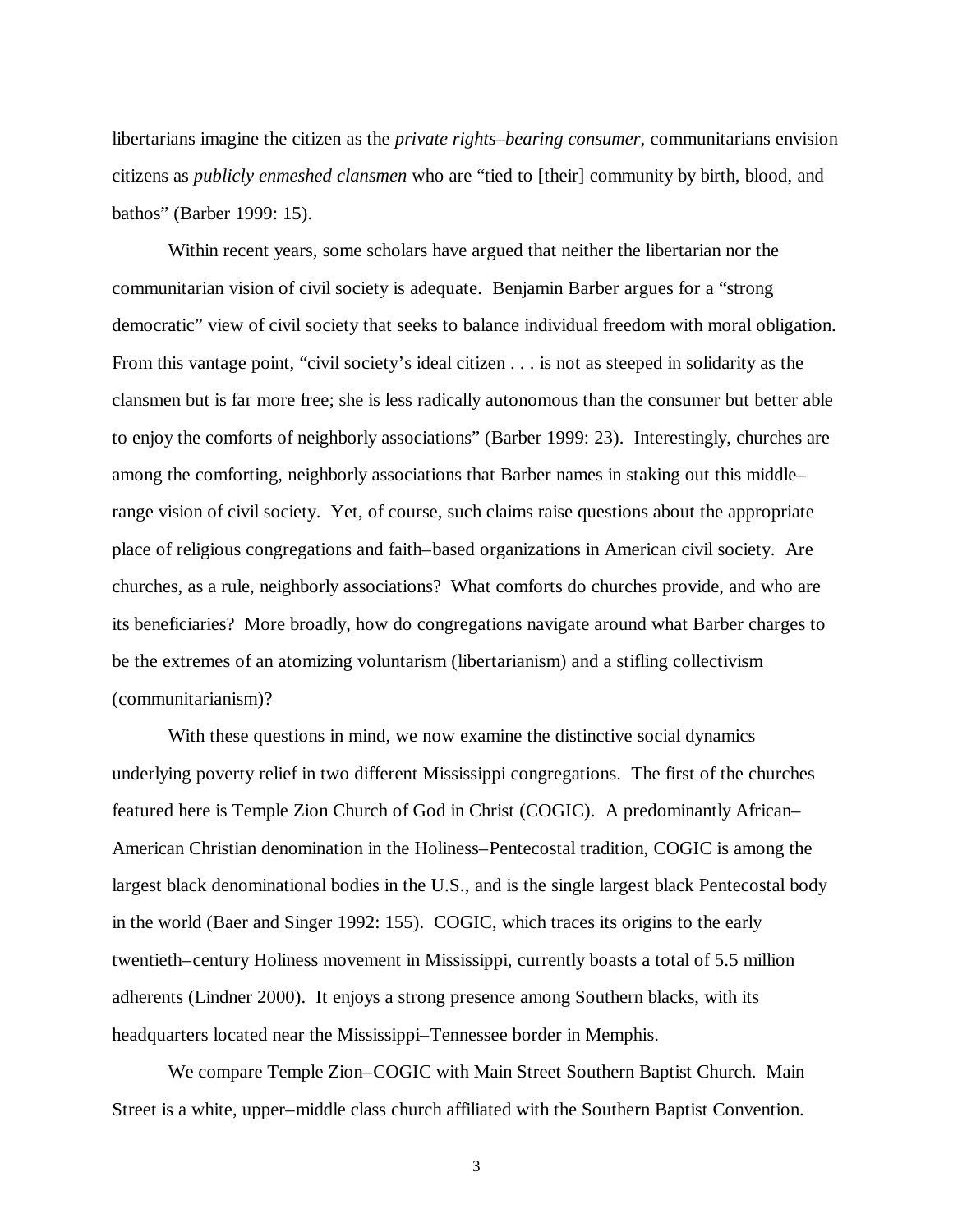The Southern Baptists are the predominant denomination in the religious landscape of the South in general and Mississippi in particular. In northeast Mississippi, confirmed Southern Baptist churchgoers alone account for as much as almost fifty percent of all church adherents (Bradley et al. 1992). With the Convention founded in 1845, Southern Baptists have a long history in the South and currently claim 15.7 million confirmed members nationwide (Lindner 2000). Approximately one quarter of all Southern Baptists reside in the four southeastern states of Mississippi, Alabama, Tennessee, and Kentucky (Bradley et al. 1992).

As the following accounts reveal, both Temple Zion–COGIC and Main Street Southern Baptist are favorably disposed toward the forging of church–state partnerships in aid–provision to the local poor. Yet, despite this point of consensus, pastoral narratives of poverty relief in these two congregations are rooted in fundamentally different visions of civil society, citizenship, and human dignity.

# **Defending Big Government: Tribulation and Transformation at Temple Zion–COGIC**

Temple Zion Church of God in Christ (COGIC) is a large, thriving, and politically engaged African American congregation located in a northeastern Mississippi town of approximately twenty–thousand residents. As a congregation with four–hundred members— and similar figures in Sunday service attendance— this church is competing effectively in its local religious economy. The membership of Temple Zion is quite young. Seventy percent of the membership is under thirty–five years old and virtually all are younger than fifty. Elder Cornelius Smith, Temple Zion's pastor of eighteen years, attributes his predominantly female membership— seventy percent women— to the abundance of black males in the community "who have problems with authority due to their reaction to slavery and Jim Crowism." Despite its young and predominantly female membership, Temple Zion is a heterogeneous religious congregation in other significant ways. White collar, skilled, and service sector employees, as well as laborers, homemakers, and unemployed persons are well represented at Temple Zion.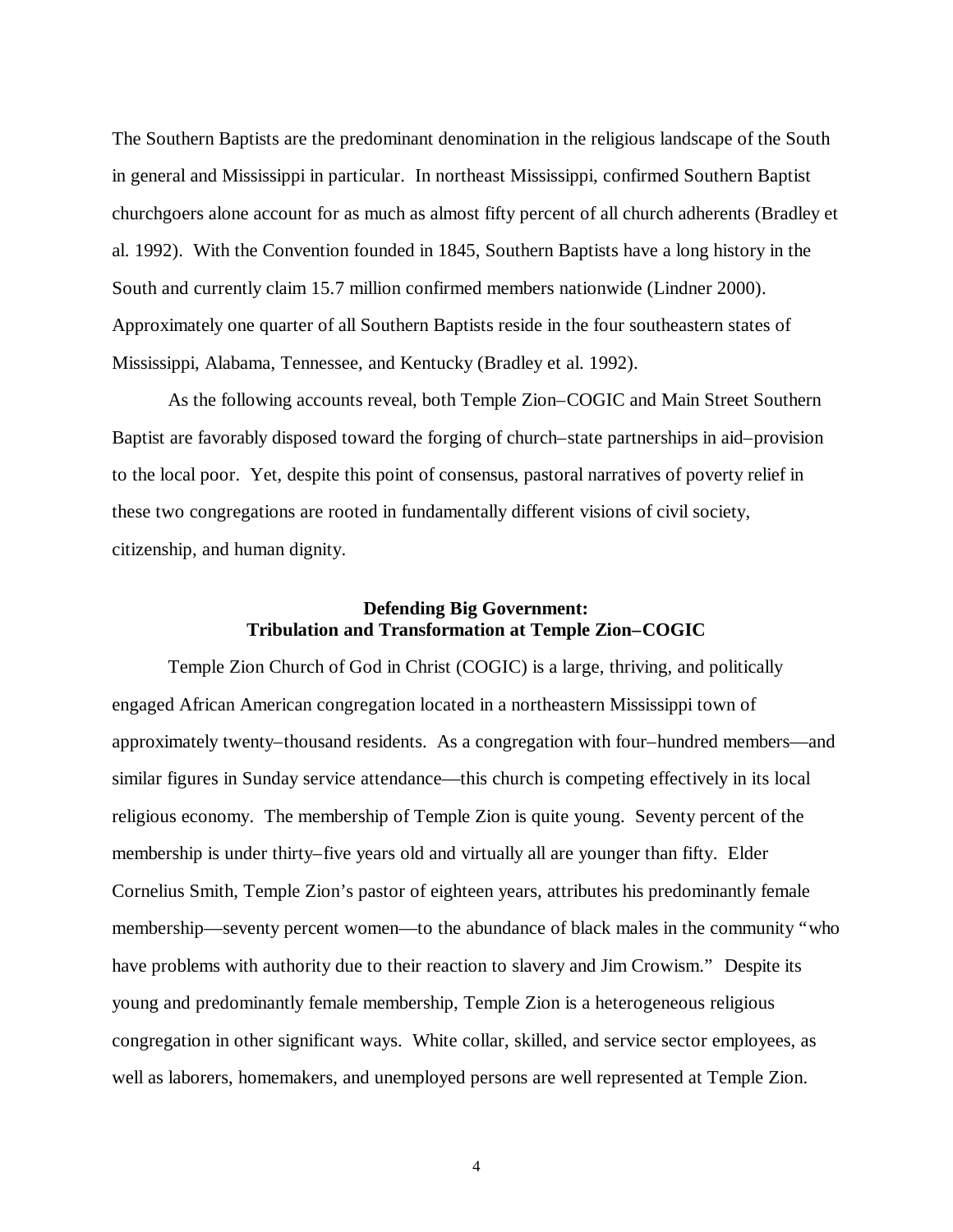Temple Zion's physical facilities are impressive. The church has over fifteen classrooms for Sunday school instruction, a cafeteria that can accommodate nearly three–hundred persons, and a balcony that serves them well on Sunday mornings as they attempt to grow their membership to around five hundred. Temple Zion's annual budget of \$300,000 is modest when compared with its slate of highly active relief programs: rental payment assistance, temporary shelter, clothing, various types of counseling, and financial assistance to those in need of medical services. Perhaps most notably, this church runs a food pantry that, according to Elder Smith, serves over five–hundred families per month and utilizes a grocery voucher system for items not stored in their pantry. In all, Elder Smith says that his church provides relief to nearly six– hundred people in a typical month. Thus, in proportion to its financial and human resources, Temple Zion provides many different types of relief to a sizable number of people.

# **Debunking the Myths: Blackness, Welfare Recipiency, and the Question of Fraud**

Elder Smith is forty–five years old, has a high–school diploma, and is one of a few pastors in our sample who is not seminary trained. Elder Smith's critical political sensibilities are clearly and unabashedly manifested throughout his discussion of state–sponsored welfare programs. "There is a myth in our country that welfare recipients are mostly black," Elder Smith asserts. This erroneous belief, he contends, has found fertile soil in the minds of both whites and African Americans— even local black pastors: "I think that sometimes black preachers hear that [welfare services may be transferred to local churches], and we think 'My God, the whole welfare burden will be on our shoulders.' That is not true."

Elder Smith also critiques what he views as other "welfare myths" as the opportunity arises. He has little patience for those who assume that the allegedly all–black recipients of public assistance commonly "abuse" the system through "welfare fraud." Like several other black pastors in the local area, Elder Smith cites concrete instances in which welfare fraud when understood in a broad, though very practical sense— has been perpetrated by privileged whites who extract benefits indirectly from welfare recipients. Among the most common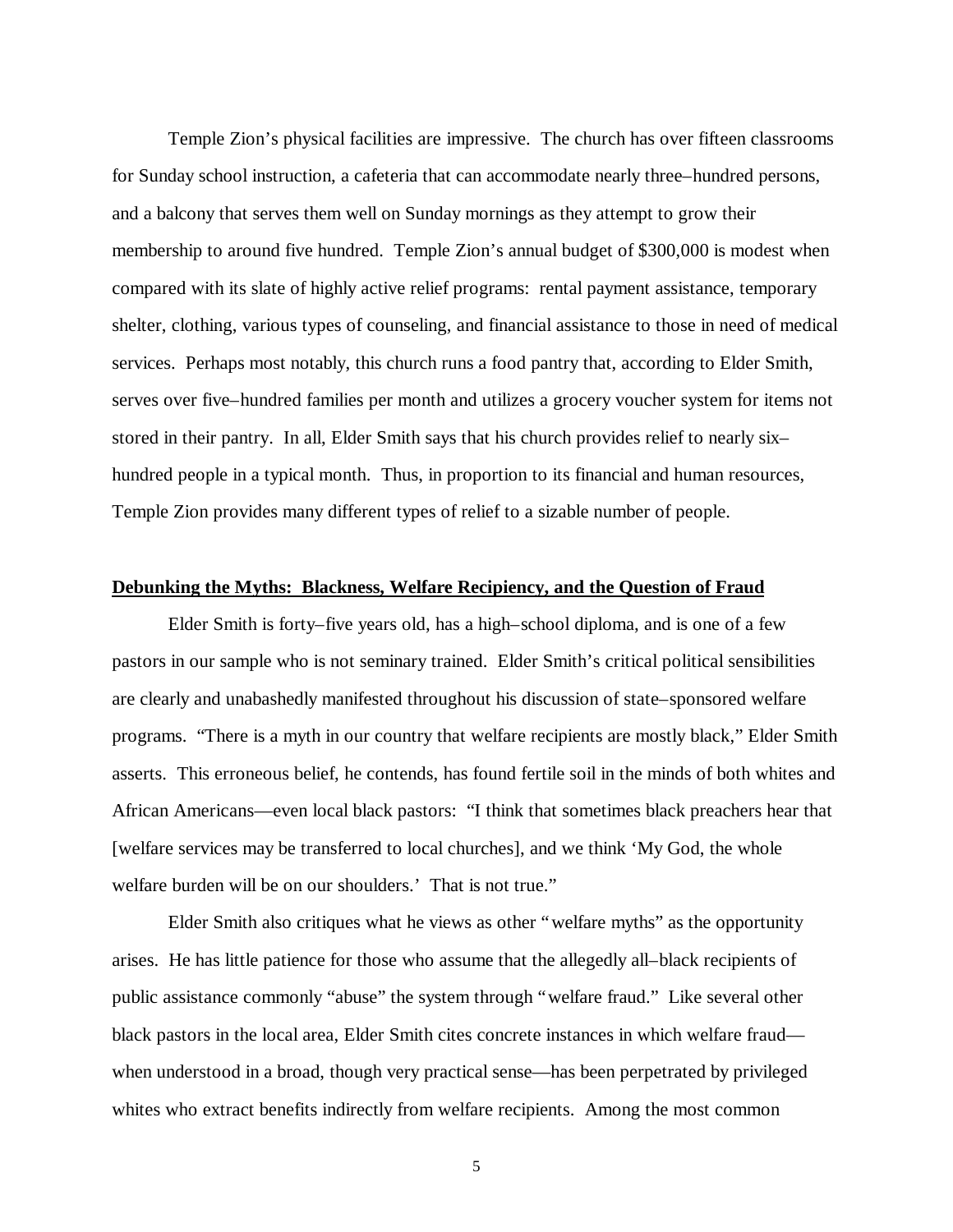examples cited are white landlords who artificially inflate rental prices in public housing for local blacks, and small–scale merchants who keep retail prices high in order to absorb the monies of welfare recipients in nearby neighborhoods. Elder Smith, who has personally seen such abuse, adroitly redefines the notion of "welfare recipiency" when he says: "White people will be crying [about welfare reform]. It will be the mom and pop grocery stores who have been taking the food stamps and taking the welfare checks the first of every month [that will be adversely affected by welfare reform]. They will be going broke."

Interestingly, this critical appraisal of such welfare myths has not spawned jaundiced resignation or political apathy for Elder Smith. To the contrary, Elder Smith's vibrant religious convictions create for him an unyielding sense of confidence in his congregation's ability to minister effectively to many different disadvantaged populations. Material relief is provided at Temple Zion in many different forms— to the hungry at the church's food pantry, to the infirm who struggle with medical and prescription bills, to parents of limited means in need of dependable child care, and to those whose rental bills sometimes arrive before the tenants themselves are capable of paying them. Other types of sustenance— non–material in character are provided to the likes of struggling couples in need of marriage counseling, depressed persons with flagging self–esteem, or addicts requiring drug rehabilitation counseling.

If they are not already attending Temple Zion, clients of the congregation's food pantry and other relief programs are viewed unambiguously as future church members. In this sense, Temple Zion melds accountability standards— namely, the expectation of church membership with compassionate relief. While some critics would characterize such expectations as aid provision with "strings attached," Elder Smith does not. He proclaims unflinchingly: "We hope that somehow, if we show enough love, [aid recipients] will come back to our services and be a part of our church." He continues: "In our sessions, we offer Christ many times and there are those who don't really want Christ." The church's "solution" to those who reject such efforts at proselytization is pragmatic but uncompromising— ministers "give them counseling of a secular nature also. But we let them know that we believe [in Jesus Christ], and we teach that Jesus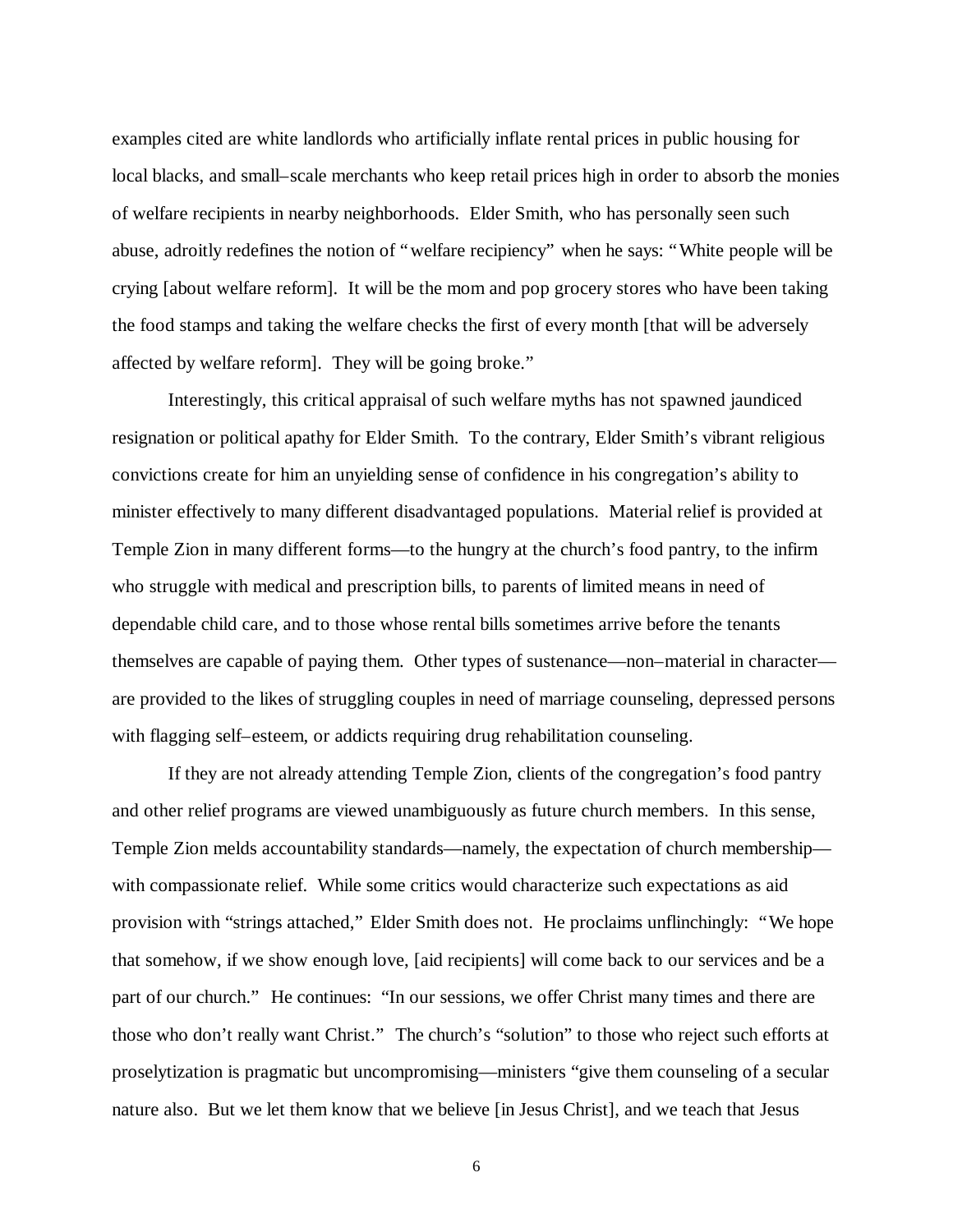Christ is the answer to all of our problems."

## **Religious Civility and Kinship with the Poor**

Elder Smith adamantly states that their distinctive approach to relief provision moves public assistance recipients from welfare dependency into more economically productive endeavors. To discourage dependency on public assistance programs, Elder Smith critically invokes the notion of the welfare "handout" from the libertarian ideology of *self sufficiency*. However, he changes the meaning of terms such as "handout" and "dependency" by giving them a spiritual, otherworldly cast. By invoking the notion of *spiritual dependency*, Elder Smith argues that all believers "depend" on the grace of God for their "welfare"— broadly understood:

> All I can tell you is two–thirds of our people when they came to us were on welfare. It is my Sunday morning sermon at some points [that is] on that [topic]. [I tell my congregants:] "If you are on welfare, get off as soon as you can because welfare is limiting your future. Welfare is hampering your success." That's how I teach it. I tell them this. "It is not God's will for you to be on welfare. And it insults God for Him to be our Father, [for] us to trust in Him, and we have to have a handout every day of our lives." So, therefore, I teach it is essential to us growing, to being proper witnesses, that we don't find ourselves on welfare. And I would dare to say [that] out of the numbers we called to you earlier [i.e., two–thirds of those who came to the church on welfare], I would dare to say that less than ten percent are on welfare.

Elder Smith therefore critiques public assistance— rather than its recipients per se— because such programs are set up to undermine the believer's dependency on God. From this perspective, all believers— rather than just welfare recipients— must recognize their common state of dependency.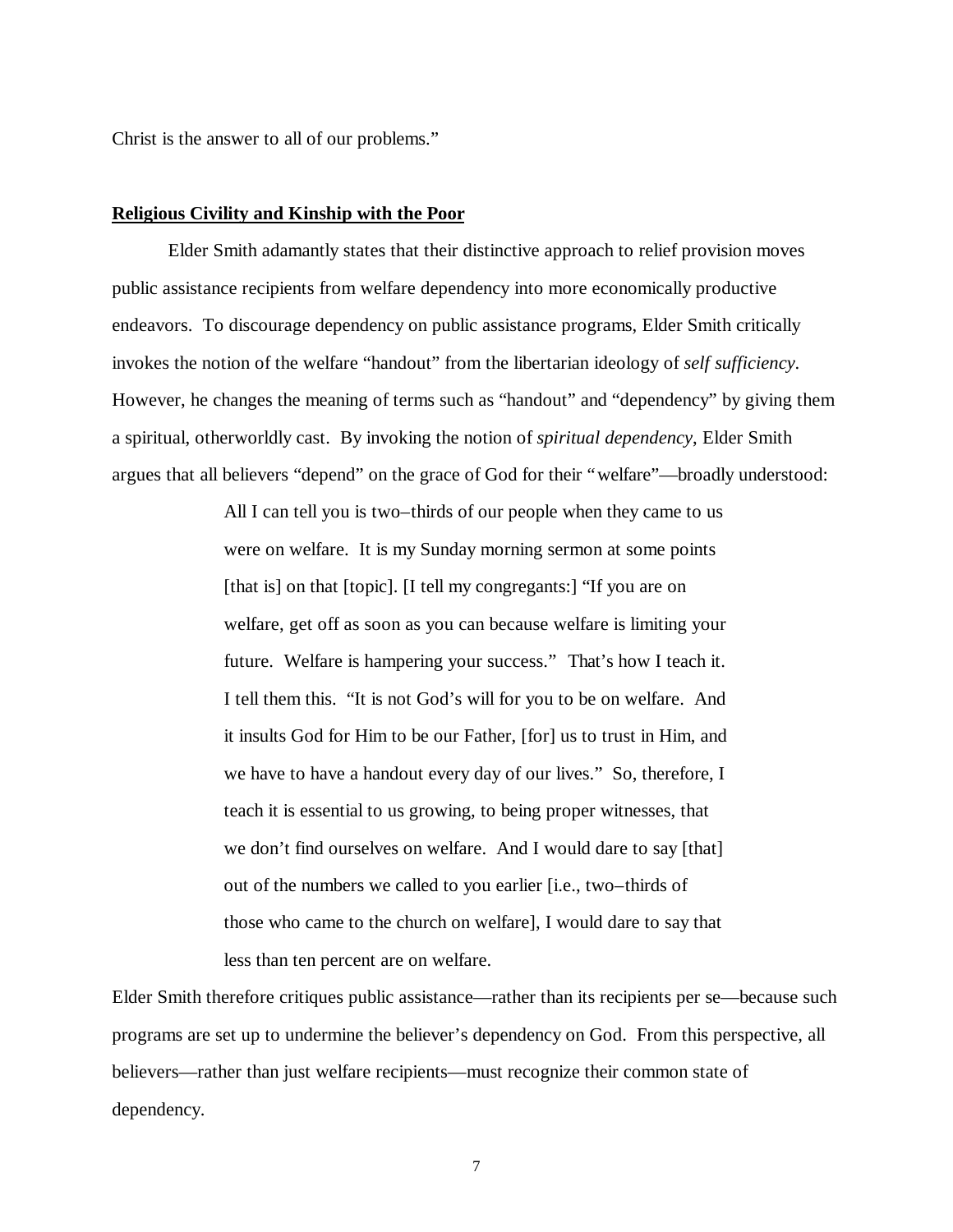Through such sermons, Elder Smith charismatically champions achieving "success" and fully exploring one's "future" through means other than welfare. Regardless of how terms such as "success" and "future" are interpreted by his diverse congregants, Elder Smith claims to be achieving results by preaching against public assistance programs. In a similar fashion, Elder Smith boasts a ninety–five percent success rate for marriage counseling with church members and estimates a one–in–two long–term success rate through the church's drug rehabilitation program.

If these dramatic success rates are taken at face value, how are we to make sense of them? Perhaps these outcomes result from the unique combination of compassion and judgment that characterize Temple Zion's relief efforts. At Temple, the moral logics of compassion and judgment are seamlessly interwoven with another. Moreover, these twin moral imperatives are *practiced as personalized convictions* rather than merely *preached as abstract principles*. Elder Smith claims kinship— literally and figuratively— with those on welfare: "My sister was a welfare recipient. Now she has a school of ministry." Redemption–from–public–assistance narratives such as these chart the move from tribulation (welfare dependency) to transformation (productive endeavors) and, ultimately, triumph (spiritual dependency complemented by pro– active Christian service). Such stories mirror the retrospective accounts conveyed by ex– convicts or recovering alcoholics who have effectively wrestled with and scored victories over their own "demons" (cf. Denzin 1987, 1993). Perhaps most importantly, recovery and redemption narratives at Temple Zion are personalized, autobiographical accounts of *my life* and *my family* in which the poor as understood not as "they" or "them" but as "us" and "ours." The sense of intimacy conveyed in these narratives provides fertile soil for cultivating social capital. Elder Smith recounts how some churches lament that very poor persons "clutter...their foyers and their lobbies." He is critical of such views, and also implicitly critiques outreach efforts that offer relief to the poor from afar: "To us, it is [the poorest people] who we want. We want to show love to the most dejected people who are nearest [by us] to help. And so we look for those kinds of folks."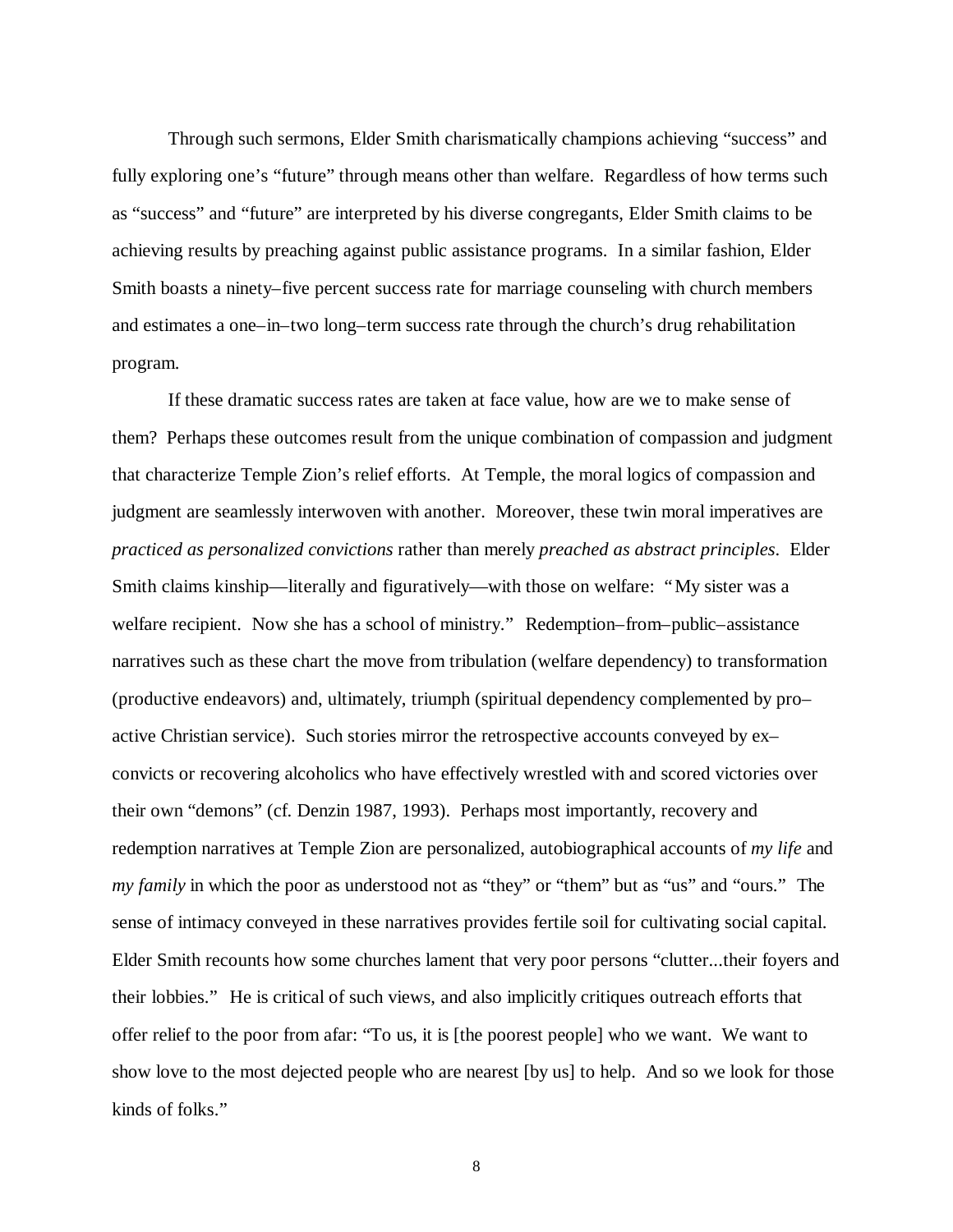It is in this spirit that Elder Smith addresses the expectation of church attendance from recipients of congregational relief. According to Elder Smith, success rates in their relief programs are significantly lower for non–members. The distinctively therapeutic interaction provided by *both* counseling *and* church attendance— the latter of which entails personal commitment and fosters a deep connection with the community of believers— is apparently the key to producing such positive results. Utilizing this "both/and" strategy of aid provision, Elder Smith says that those who seek out the most holistic forms of counseling at Temple Zion "get their lives straight with the Lord and with each other." Continuing in this vein, Elder Smith asserts: "You cannot expect to be irresponsible, cannot expect to be footloose and fancy free, not go anywhere near the church and expect the church to always help you. You have got to get into a church and support that church."

Thus, while Temple Zion stops short of formally *requiring* aid receivers to join *their church*, recipients are strongly encouraged to join *a church* or to reactivate their membership in the church they previously attended. In fact, Temple Zion aid workers will phone a church listed by a prospective recipient and inquire about his or her status at that church. In Elder Smith's view, African American church membership in the South is not so much a question of rational choice or personal preference; rather, it is a necessity for survival: "Because truly, in my opinion, the black church is the only hope black folk have. Always was."

Consequently, Elder Smith is extremely positive about the potential for his church to expand their current slate of services with an infusion of government monies. Elder Smith contends that, when compared with government welfare, church–based relief is far superior. Faith–based aid, he says, can "cut through the bureaucracy and get the money to the people in a much more efficient manner." In Elder Smith's eyes, the efficiency of faith–based social service delivery is due, in part, to churches facing lower overhead costs "than they are paying downtown" in government offices. Under Charitable Choice, this reasoning goes, faith communities can use volunteer labor and existing congregational networks to register significant savings in wages, benefits, and operating expenses.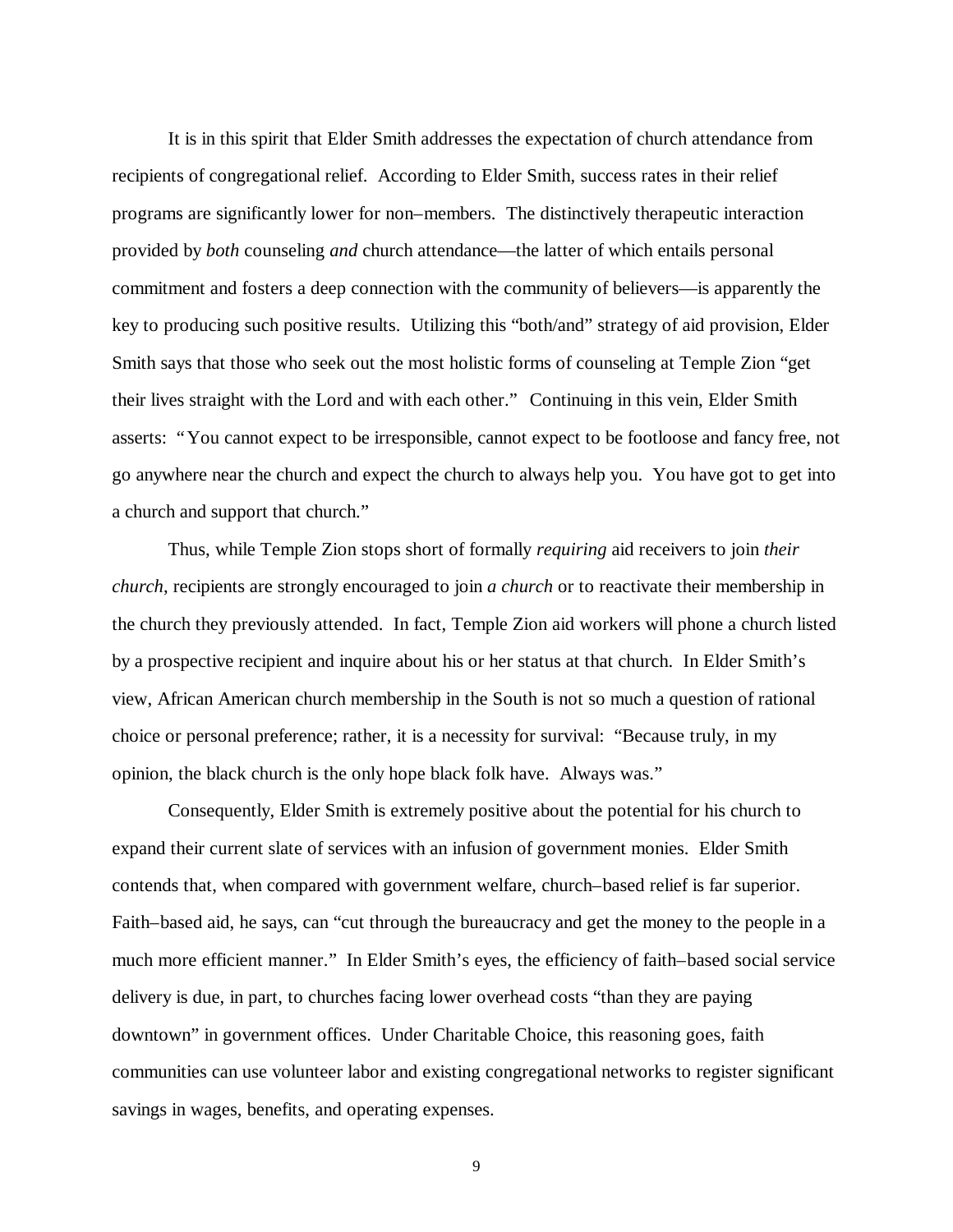# **Denominationalism Trumps Blackness: Religious Incivility among African American Churches**

Elder Smith sees an important role for African American interfaith and parachurch organizations as Charitable Choice initiatives are considered. However, Elder Smith seems dismayed by the fact that parachurch groups have not developed strong social ties in his local township. Elder Smith argues that white churches have been working cooperatively for some time now, and he believes that black churches must begin doing the same. Taking an optimistic future–oriented tone, Elder Smith envisions black faith communities wielding significant power if they work collectively for social change. He charges that black churches in his county alone control nearly four million dollars. He laments the fact that these monies are currently spread over various financial institutions in the region.

Yet, if "the Black Church"— as he uses this singular term— were to pool their resources and invest such monies collectively, they could transform supracongregational financial clout into political leverage:

> For that money, we [would] want that bank to give us a board position so that we can sit on that board and watch how that bank does business. How it makes its loans and is it fair and viable? Out of those concerns, we believe the Black Church can become [a social force] to get things done. Out of those concerns, we believe the Black Church could become a voting block that could control campaigns, that has the ability to do petitions, and to get things done as an effort to pull us together— both economically and socially— which is what has not been done in the past. The preacher in the past has made his money by amplifying differences. Your Baptist, our Pentecostal, your Methodist, our Presbyterian— through those differences, we have kept ourselves apart. And we are the only group that does it, because even though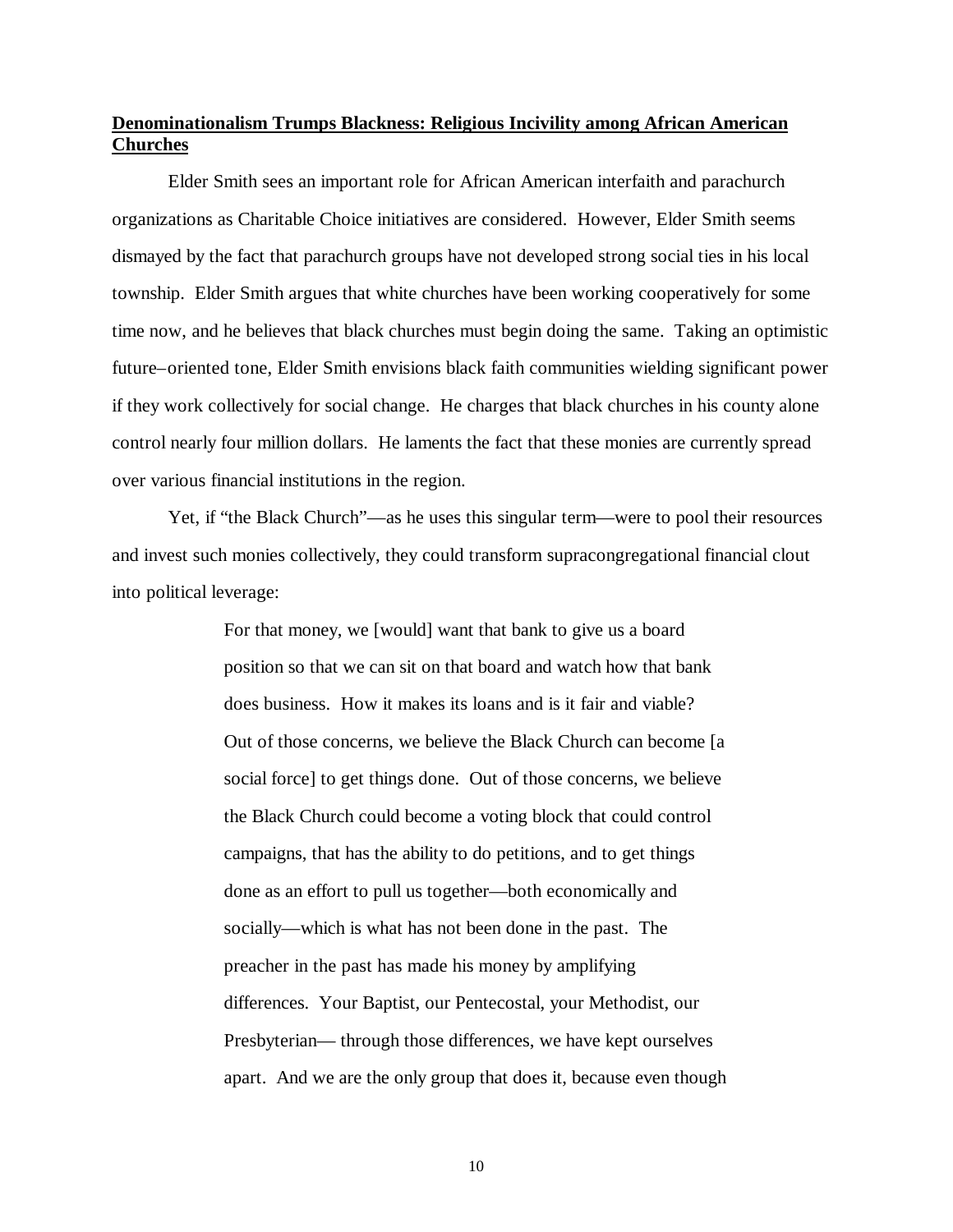the white brothers may be Pentecostal or Baptist or Presbyterian, they have a council of churches. They get together and they make decisions in those church meetings that coincide with the church meetings down the road. And they get things done. That is what we haven't been doing.

In connecting the collective deployment of church–based resources to would–be institutional transformations outside of the congregational setting, Elder Smith and pastors like him offer an extremely expansive conceptualization of faith–based aid. From this vantage point, churches should not simply be in the business of caring for down–and–out individuals on an intermittent or even semi–regular basis. Rather, Elder Smith argues that churches can and should function as critical institutions within civil society— critical in the sense that faith communities could represent the interests of the oppressed who may otherwise be invisible in the most powerful social institutions (e.g., banks, lending agencies). As the community's collective conscience, such churches could mobilize the oppressed through petition drives and marches to advance the causes of equity and justice.

Why, then, has "the Black Church" as envisioned by Elder Smith not coalesced in his home community? His reply is short and pointed: "I think our prejudices and our Reformational racism is probably worse than the white people." It would seem that the collective interest of African Americans in local Southern communities has been undermined by denominational splintering that separates different factions of black Protestants, black Christians, and even black religious adherents in general (e.g., Christian vs. Muslim) one from another. In this way, local black congregations have found the cultivation of broad–based, bridging capital most elusive. Because these faith communities remain divided by congregational and denominational boundaries, Elder Smith recognizes that churches are not wholly insulated from producing pernicious social hierarchies of their own. Congregations that show great civility toward the poor can be most uncivil with one another.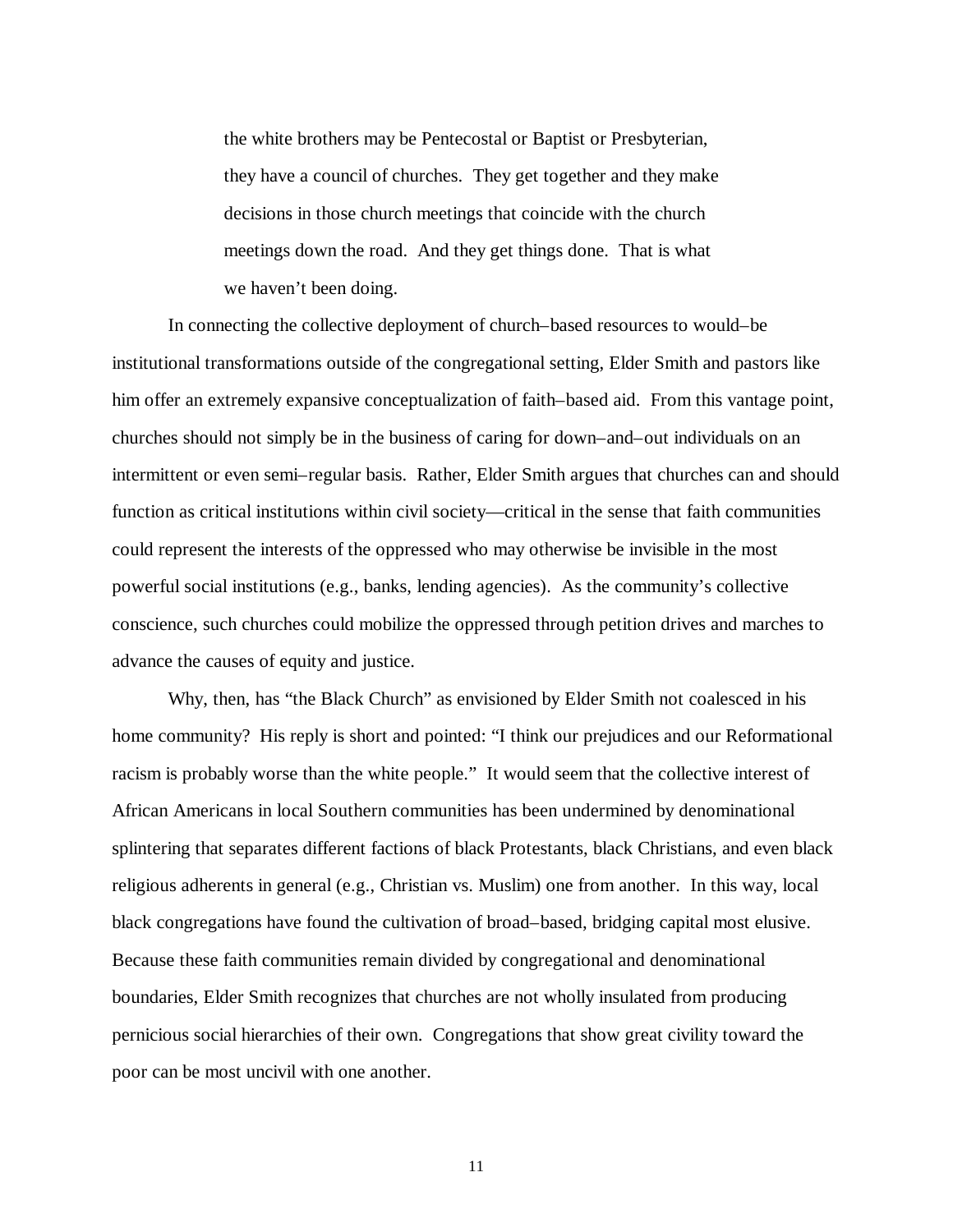# **Local Empowerment in Rural Mississippi: Redeeming Community or Resurrecting Jim Crow?**

Divisions among churches, Elder Smith warns, could influence Charitable Choice initiatives if not implemented with sensitivity to this issue. As noted above, Elder Smith says that some of his fellow African–American clergymen have bought into erroneous characterizations of welfare as a "black issue." Apart from the empirical inaccuracy of such conceptualizations, these notions could place the burden of responsibility for "fixing" welfare squarely— if not solely— on the shoulders of black social institutions, African–American community leaders, and the alleged lack of initiative exhibited by "their" welfare recipients. Such reactions actually reinforce the idea that welfare— and, perhaps, welfare reform through Charitable Choice— is the problem of black America.

In addressing this prospect, Elder Smith recounts how a white pastor from an affluent church nearby recently inquired about routing his church's aid through Temple Zion. While Elder Smith was initially interested in the idea of serving more needy persons with monetary assistance from this nearby church, he found the other pastor's motivations for the proposed plan to be highly suspect upon hearing the details:

> A while back a large white church in Mississippi came to me ... [A pastor from that church inquired:] "Can we funnel our assistance programs through you?" I saw this as a great opportunity to get more money to more people. I said, "Certainly. What are you talking about putting through?" This was a large church. This church probably does three million [dollars] a year or more, so [it is] a large white church. And so I said, "What are you talking about money–wise?" And the pastor said to me, "We will give you four thousand dollars a year." I was insulted. I stood up and walked out, and he said, "What is the problem?" I said, "I am insulted." ... At this time our gross income was roughly two–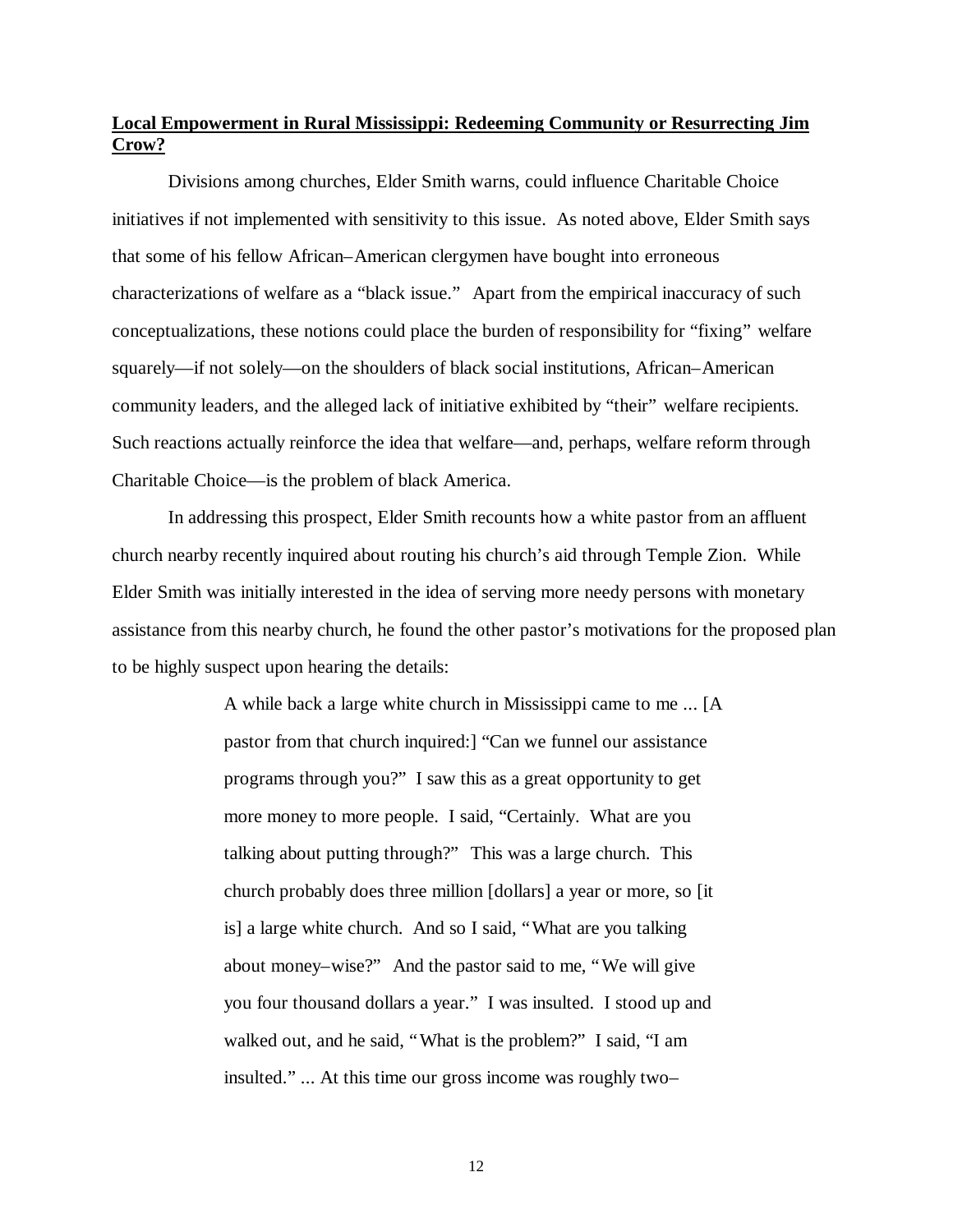hundred thousand [dollars] a year or a little better. I said, "We spend anywhere from \$14,000 to \$20,000 in helping people already. You mean to tell me you are going to offer me \$4,000 a year to run all of your people through us? Your problem is you simply want to rid your lobby of a certain kind of people and put them in my lobby. You are not serious about the problem. So, when you want to spend some real money, we will talk." So I think the problem we are going to have is that if the government I going to do this, there has to be some real strict guidelines on how the money is appropriated at a state level so that it won't get into the wrong hands and the wrong churches [but] will get to where the people really need it.

Narratives such as these reveal the concerns that some pastors who are positively disposed toward Charitable Choice harbor about the actual implementation of such initiatives. When offered a minuscule sum to perform a great deal more anti–poverty work, Elder Smith realized that the pastor wishing to route that church's aid programs through Temple Zion was less concerned with assisting the poor than with maintaining a comfortable social distance between an increasingly visible underclass and the affluent congregants of his white church.

Elder Smith's last words on this subject clearly indicate his concern that pastoral and congregational motivations to help the poor are an important consideration as political devolution places the responsibility for welfare administration and work placement on local communities. Local communities— for all of the merits of grassroots empowerment— are not bereft of their own stratification mechanisms, including denominational, racial, and class–based hierarchies:

> Whenever I hear people in Congress and the senators say things like, "We have to make government smaller and giver power back to state governments" [pause]. To a Southern black person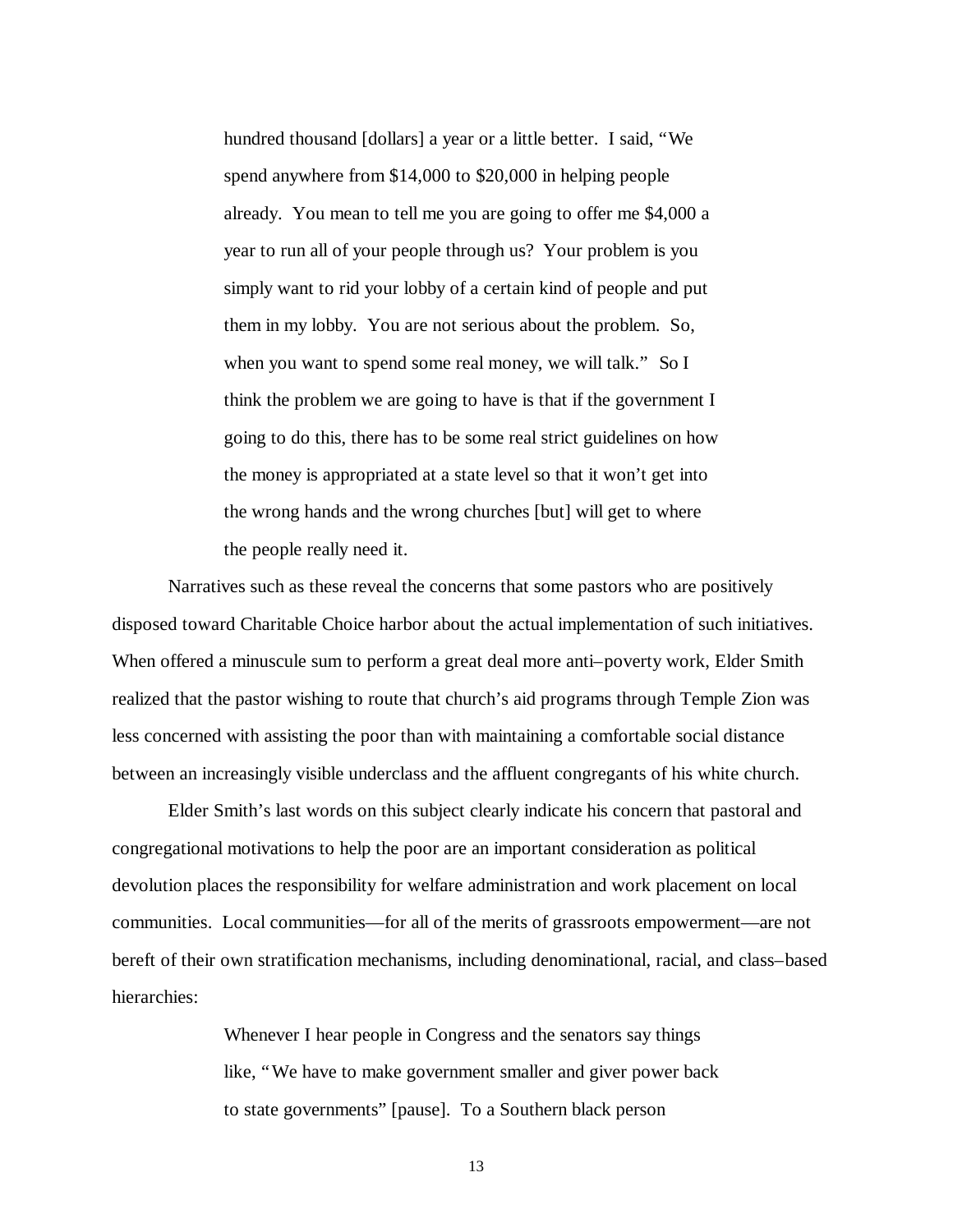[pause]. Whenever I hear them say those kinds of terms, I know that means that [political power and resource control] is going to be put in the hands of the good old boys. It is going to be handled the way it was handled all the time. And the people who need [help] most won't get it. And so for that reason, I opt to say, "Let's keep the government [big]." I too would like to see a small government. But I would like to see a more fair system to where the government could be smaller because we have rectified the problem [of] each state being able to discriminate when they want to.

Thus, while expressing his generally positive affect toward Charitable Choice partnerships, Elder Smith advances a pointed critique of pro–welfare–reform discourse and a stern warning about placing too much faith in the political devolution of federal assistance programs.

#### **Praising Local Empowerment at Main Street Southern Baptist**

In many respects, Main Street Southern Baptist Church is a very different religious congregation than Temple Zion. Whereas Temple Zion's Elder Smith is not seminary trained, Main Street's pastor Robert Davidson obtained his Doctor of Ministry from New Orleans Baptist Seminary. Pastor Davidson, in his late fifties, ministers to a large, affluent, upper–middle–class congregation. Main Street boasts a membership of well over two–thousand persons and operates debt–free with an annual budget approaching one–and–a–half million dollars. The complex of buildings that make up this church house a chapel capable of seating eight–hundred Sunday service attendees, and include fifty classrooms, ten offices, expansive kitchen facilities, and one of the largest children's playgrounds among area churches. Main Street, situated at the geographical and social center of the small Southern town in which it resides, has been housed on its current site for more than one–hundred and fifty years. Pastor Davidson, an articulate minister who is well–acquainted with Southern culture through his pastoral training and recent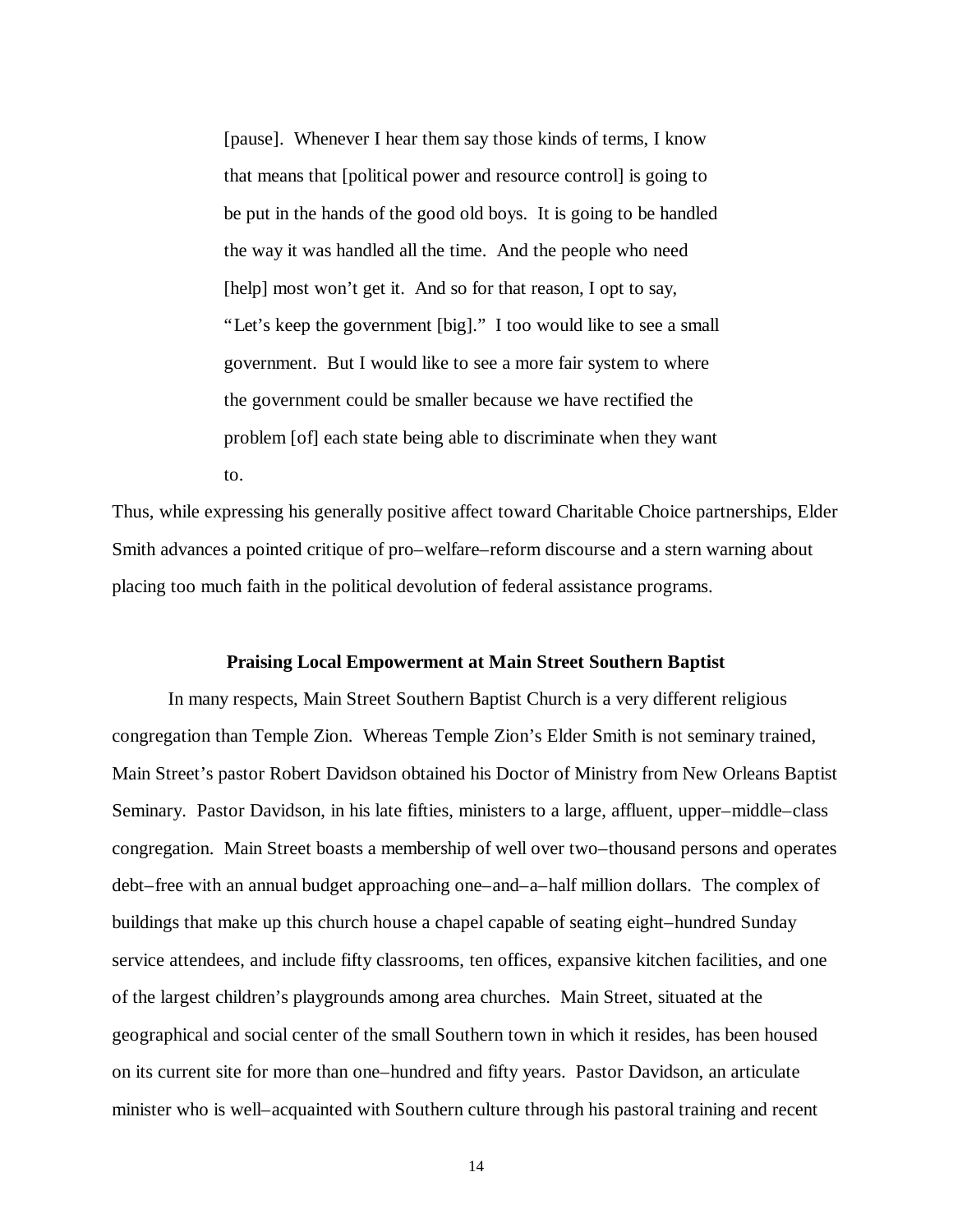appointments, is proud that his church has "always been very strong and active locally" during his tenure there.

### **Religious Incivility toward the Poor? Faith–Based Benevolence and Highway Bums**

Main Street, which offers church–door aid to about twenty persons in a typical month, administers a range of relief programs directly: payment of rental, utility, or medical bills; food assistance; temporary shelter; counseling. These direct forms of congregational relief are complemented by Main Street's extensive support of several local interfaith efforts. As Pastor Davidson explains, Main Street's

> benevolence program...is well–known in the city. Sometimes too well–known because of the number of calls we get, and the people who refer people to us for help. We sometimes kid about it— that somewhere out on a bridge on the outside of town is our phone number with our names. So that people who are sort of the highway bums—and that's not a derogatory term, it just is a term— [we sometimes kid that] if they come to town...[they can easily find out] what our phone number is and who to call for a handout, for food, for money.

Pastor Davidson adds that his church gets referrals from "just about everyone" in town, including the emergency telephone service, the police department, and various aid agencies. In addition to the list of relief efforts described above, most of Main Street's Sunday school classes have adopted needy families. These adopt–a–family relief efforts often provide the children in less privileged households with school clothes, winter coats, and other needed items over a sustained period of time.

Main Street Baptist is also involved in parachurch relief efforts. The church supports and coordinates some of their activities with Outreach and Uplift Relief (OUR) Ministries, an interfaith organization that provides select material goods (e.g., food, clothes) to needy residents.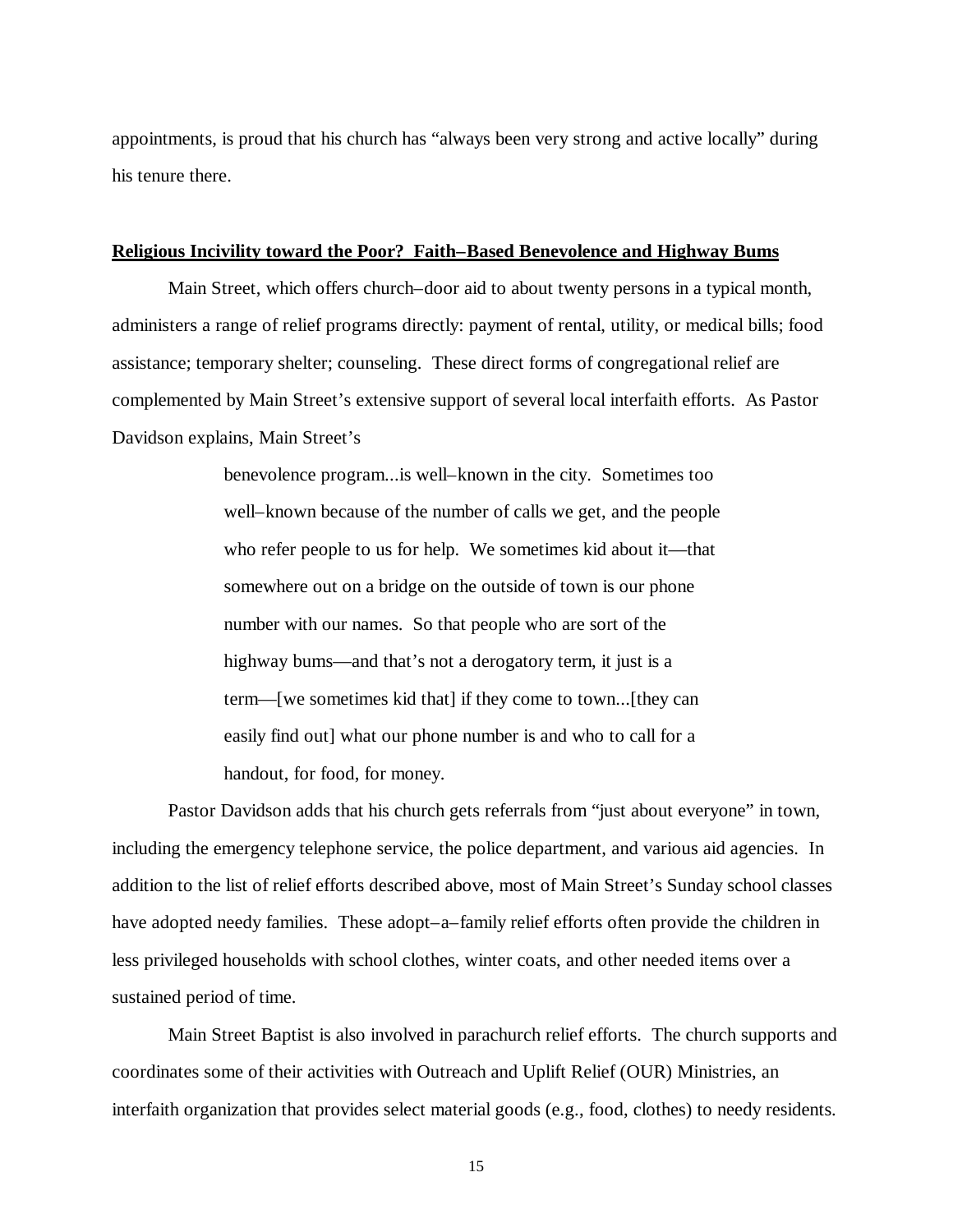OUR Ministries commands more resources than many small churches in the area and serves as the "go–to" option for small–church pastors when faced with aid requests that would deplete their meager resources. Interestingly, Main Street's connection to OUR Ministries is the converse of that of many small churches. Pastor Davidson stresses that Main Street's own aid programs are more financially robust than virtually any nearby parachurch agencies. "They probably send more people to us than we do to them," Pastor Davidson concludes, adding: "they probably have less to work with in that whole organization than our church."

In addition to these relief endeavors, Main Street has also offered assistance in opening a local emergency shelter for children. Main Street has allocated approximately one thousand dollars per month to underwrite that shelter, which is run by the local Salvation Army. Pastor Davidson refers to this cooperative partnership financed by Main Street as "great," adding: 'I'm proud that we don't run [the children's shelter]. I told our Church family, I said, "You've got to look at this and say, 'A thousand dollars a month is cheap.'" Pastor Davidson considers all of their current relief efforts to be effective, and explains tersely: "our goal is ministry, not programs."

## **Welfare Culture and the Problem of Accountability**

Yet, Pastor Davidson's tone takes a less than sanguine turn when he reflects on his church's experience with ex–Governor Fordice's Faith & Families of Mississippi program— the first faith–based welfare reform initiative of its kind in the U.S. (Bartkowski and Regis 1999, 2000). Echoing the sentiments expressed by other pastors at white churches of privilege in our study, Pastor Davidson expresses frustration with the apparent failure of program applicants to appear for their designated appointments with the church. Pastor Davidson recounts the typical scenario: "The Faith & Families office will call us and they'll say, 'We've set up an appointment for you with Ms. So–and–so to come see you at a certain time related to your involvement [in Faith & Families].' And then the person doesn't show ... And [Faith & Families] will try to follow up and [the applicant] can't reschedule." Pastoral frustration with this state of affairs is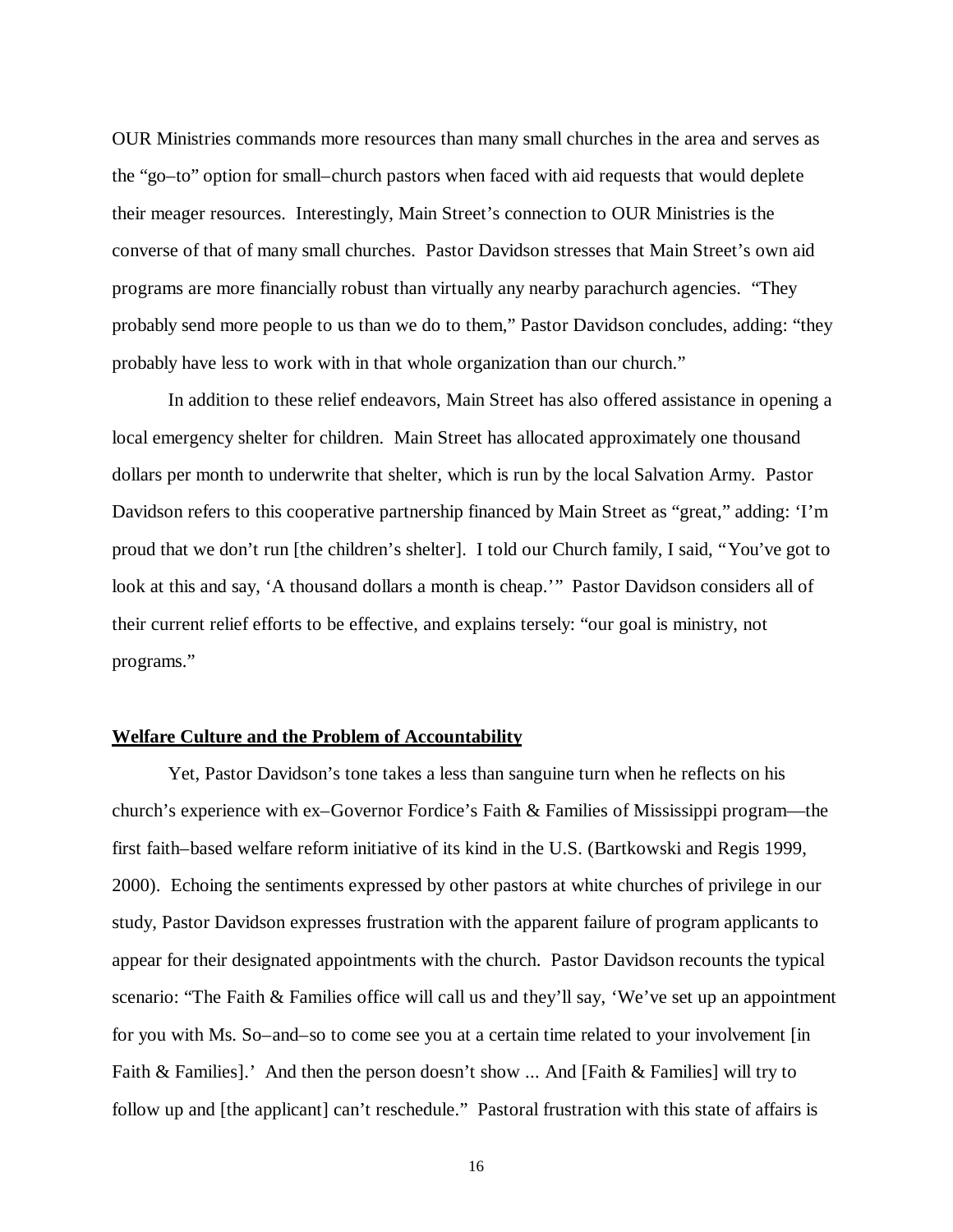amplified by the fact that Main Street was among the churches who were most supportive of this program in its initial stages.

As Pastor Davidson sees it, the underlying cause of this no–show outcome is the reluctance of welfare recipients to submit themselves to the church's scrutiny. From this vantage point, welfare recipients have a strong aversion to being held accountable for their lifestyle and actions. With choice words that underscore the social distance between Main Street and the undeserving poor, Pastor Davidson contends: "We've basically raised up a culture that says, 'We really do deserve the money and you don't deserve anything from us.'" Remembering the sixties as a period of cultural decadence rather than progressive social change, he asserts: "Since the 1960s, it has been a problem because we've developed a culture to allow people who really don't want any accountability required [of them]." He links this anti–accountability orientation to the problems associated with the Faith & Families program: "I think a lot of times, if a person realizes maybe if they are going to get involved in having a church and a mentorship, they are probably going to have to change some things in their lives. And they are going to have to face some responsibilities they don't want to face."

## **Memorializing Civility on the Southern Plantation**

Pastor Davidson says that longstanding public assistance programs were initially predicated on an altruistic, "want to help" mentality. Yet, they blossomed into a "welfare system" fraught with corruption: "The welfare system basically operates in America today not for the poor person, but for the administrators." He asserts that such corruption is currently not incidental, but intrinsic to federal government programs: "What is it they say? That something like twenty–something percent of all federal welfare money is gulped up in fraud. In dishonesty." In contrast to Elder Smith at Temple Zion, Main Street's pastor reviles big government and strongly supports political devolution: "Most of those people [in the federal government] got those jobs through political appointments. They were put there to do just what they're doing— that's to lie, cheat, and steal ... I don't have a lot of appreciation for [federal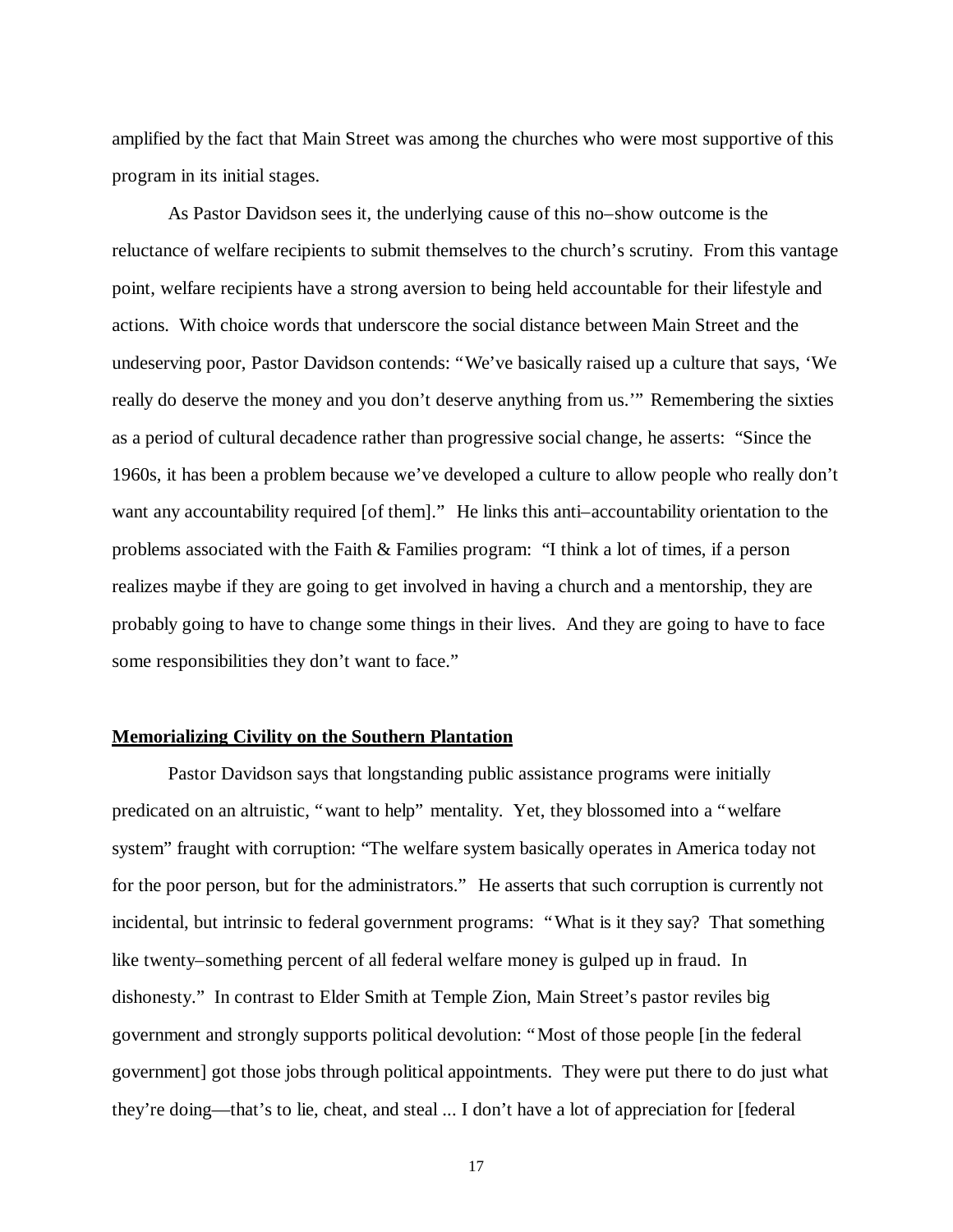government workers]."

As a counterpoint to federal government fraud, Pastor Davidson highlights the grassroots altruism that he says emerged in local northeastern Mississippi communities during the protracted power outage recently resulting from a winter ice storm. This storm, which left thousands without electricity and in many cases heat for as much as one week, was met with "neighbors...show[ing] up with chain saws and drag[ging] limbs and help[ing] their neighbors. And they want to help. They want to cover that roof. They want to give food."

Consistent with his celebration of local altruism, Pastor Davidson is confident that his church could figure prominently into Charitable Choice initiatives if they were to be implemented in Mississippi. When asked what type of relief programs his church could sponsor with an infusion of block grant monies, he answers confidently, "Anything." However, his optimism toward Charitable Choice at Main Street does not translate into blanket support of such initiatives. Churches as a group, Pastor Davidson contends, are not above reproach where funds designed to underwrite relief provision are concerned. Now qualifying his optimism about Charitable Choice, Pastor Davidson mentions several instances in which financial partnerships between the state and local congregations have gone awry. In one instance, he says that a Memphis church "organized themselves to accept money— government money— to build public housing. And the pastor got sent to jail eventually because he spent most of the money on himself and his family, his brother–in–laws ... And eventually there were no houses built. The same thing happened on the Gulf Coast with a guy ... And so, sometimes the unscrupulous have a unique way of getting into those things."

In a striking point of departure from Temple Zion's Elder Smith, Pastor Davidson argues that attitudes about race and ethnicity would generally not affect the distribution of aid under Charitable Choice. When asked if race would affect the disbursement of funds to churches or, ultimately, to the needy, he responds point blank: "No, because any group involved in [providing] aid today, to anyone, has long since dealt with that one." So, whereas Elder Smith points to the persistence of racism within both black and white local churches, Pastor Davidson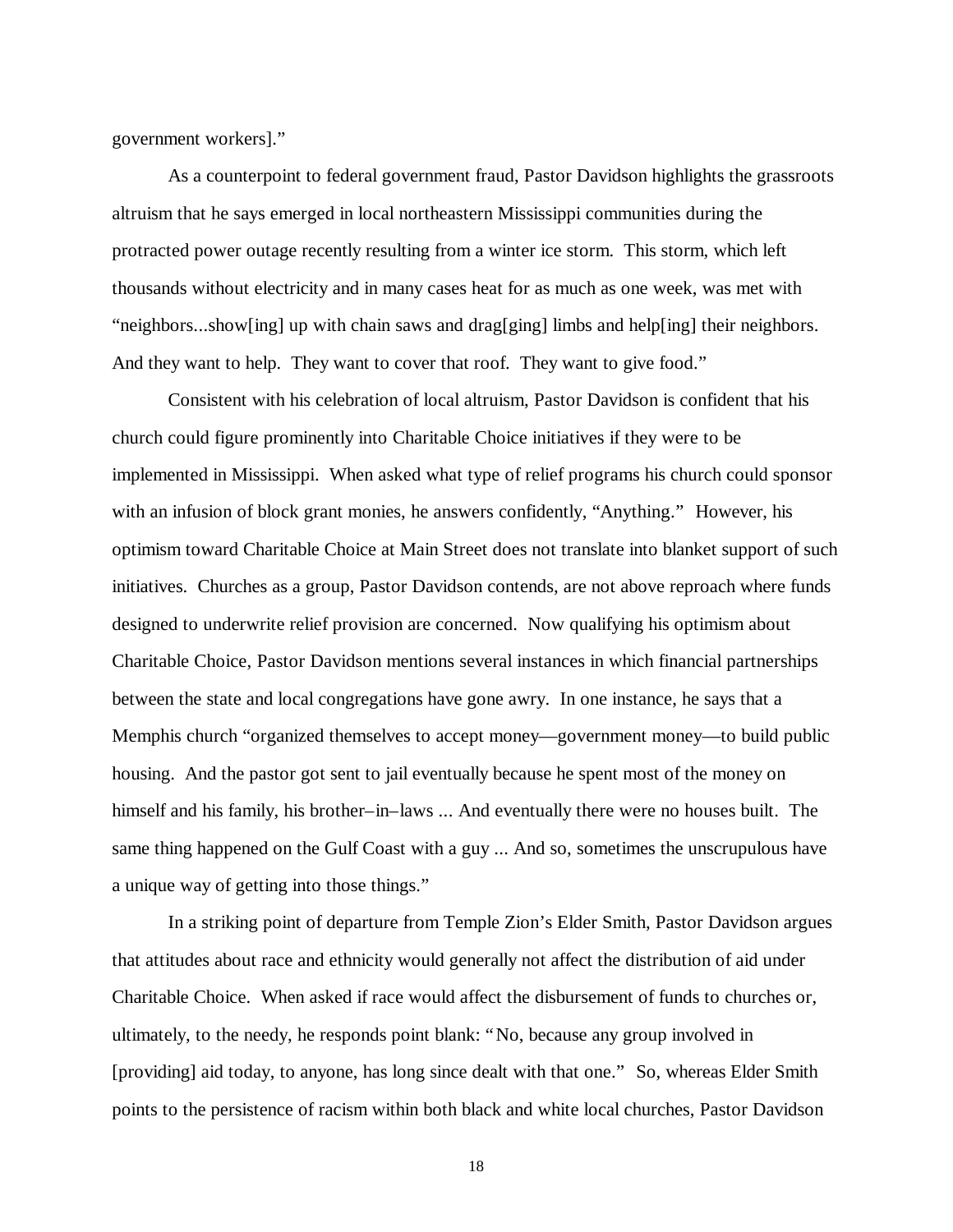charges that racism is an issue of the distant past— the quite distant past, it would seem.

According to Pastor Davidson, blacks were previously offered "help" by Southern plantation owners and farmers. Pastor Davidson's views of enduring white altruism toward "the black community" are most clearly evidenced when he is asked if he thinks race affects the way in which relief is currently provided by local congregations:

> No, I doubt that [race currently affects the distribution of church aid]. In fact, see, particularly in the South [pause]. And, you know, I'm a Southerner. [I] grew up in the South, [and] have lived in a lot of other places, but [pause]. Southerners have always seen themselves as having to help, say, the black community. You know, the old plantation owner, he did it. The farmers did it. It's always been there. And so, race has— in my own lifetime— has never been a problem in relationships. Even when you had the active Ku Klux Klan and the marchers and everything, there's always been a desire to help. And I don't think that's ever been on a racial basis.

Using such language, Pastor Davidson suggests that even during tumultuous times— Klan activity and public marches supporting racial segregation and Jim Crow laws— white Southerners have "always seen themselves as having to help...the black community." One of the most striking features of this narrative is the way in which it portrays whites as the benevolent, compassionate agents of relief. Given this discursive memorializing of the past, white benevolence effectively trumps Klan activity and paints "old [Southern] plantation owners" popularly viewed as a source of black oppression— in a positive light. This revisionist narrative, however, assumes a singular and homogeneously needy "black community," claims which would likely draw criticism from Temple Zion's Elder Smith. Recall that Elder Smith pointedly criticizes racialized "welfare myths" which equate neediness and aid recipiency with membership in "the black community."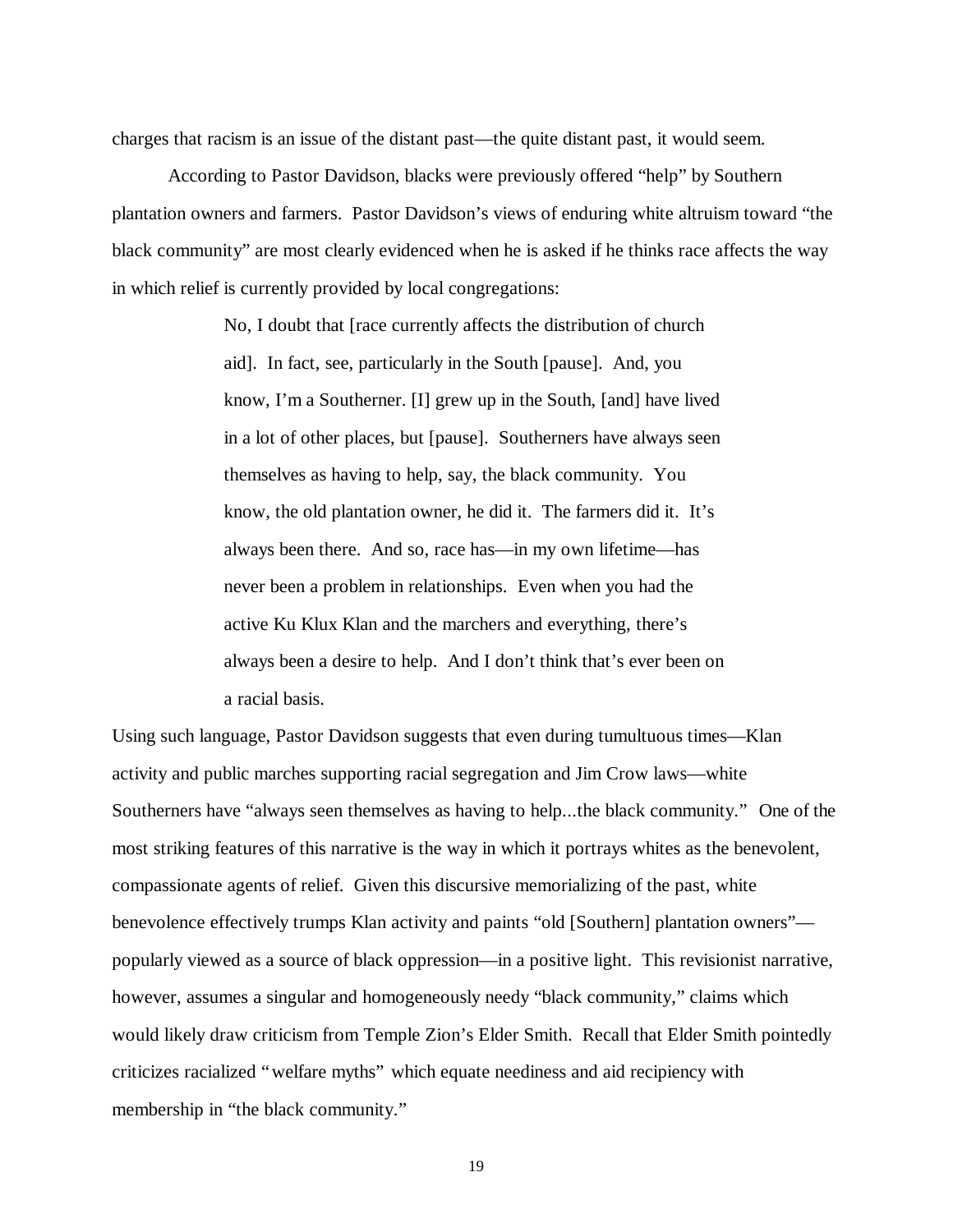### **Civility toward the Deserving Poor: The Plight of Working Families**

In the end, however, Pastor Davidson argues that the group about whom he is "most concerned" are not the recipients of welfare, but instead working poor families. The race of the hypothetical working poor family he describes is unmarked. However, the father in this nuclear family evinces an impressive work ethic, faces a heavy tax burden, and— through no fault of his own— cannot afford to provide the children he loves with the most basic forms of health care. Pastor Davidson explains:

> That's the man who's going out there and working everyday forty and fifty hours a week. And yet, after he pays his social security and gets his income tax taken out of this salary—his pay— he comes home and he doesn't have enough money to [look after] the basic needs of his family. And for whatever reason, the company he is working for does not provide insurance coverage or medical benefits. And he can't afford the hospitalization insurance for his family. So, his children can't go to the dentist. His children can't get their vaccinations and their check–ups. When they get a fever, they just do the best they can. That's the group now that I am most concerned about. And in our system we're destroying that family.

Although issues of "deservingness" are not addressed directly in this narrative of the struggling working poor family, one could argue that the committed breadwinner in such families makes a compelling foil against which the stereotypical "welfare mother"— bereft of a hard–working husband/provider, and perhaps prone to shiftlessness herself—can be counterposed. In fairness, Pastor Davidson does not draw such invidious comparisons. Yet, his overriding concern for this intact working poor family hints at a moral orientation that could affect the implementation of church–state partnerships in his congregation and others like it.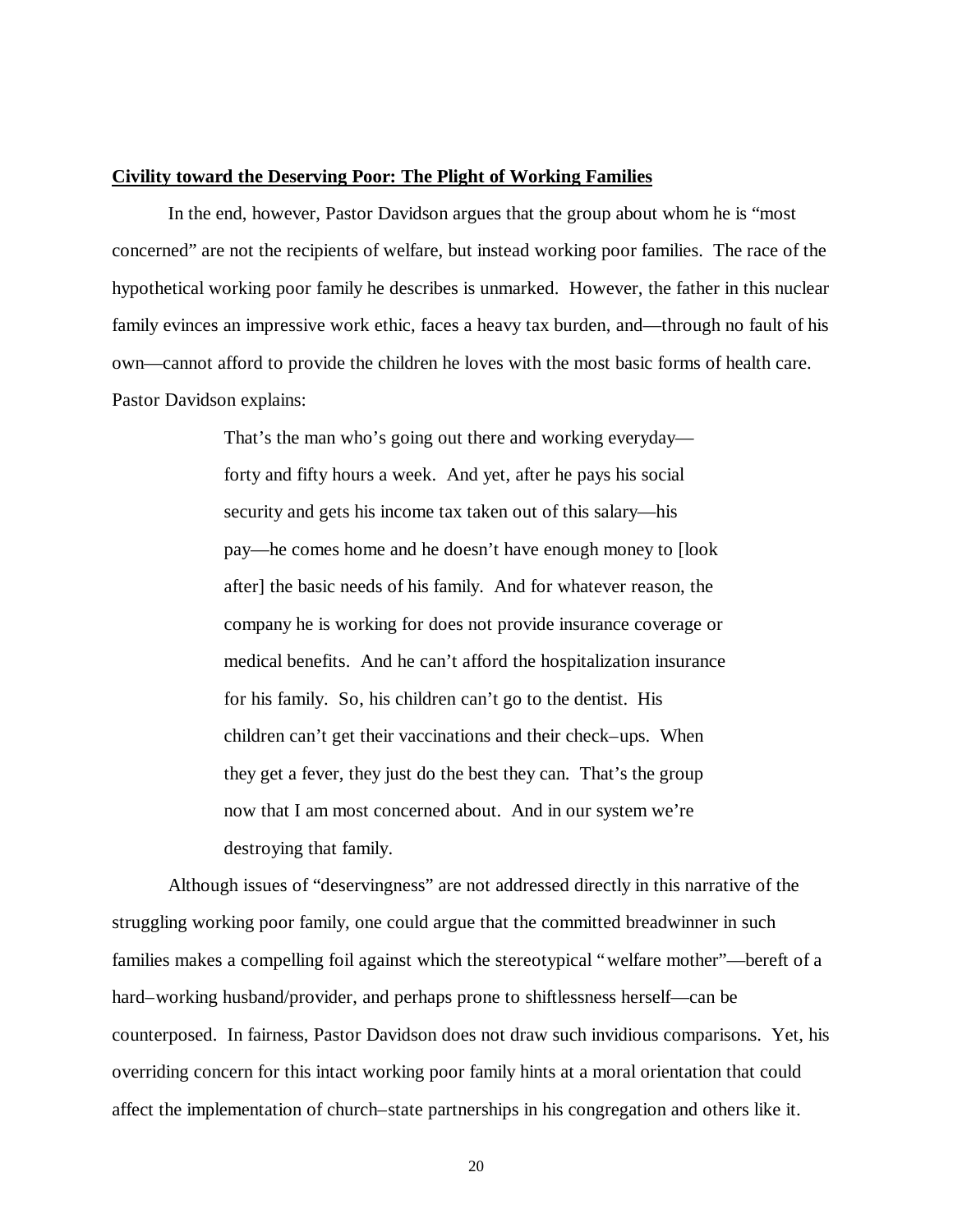# **Compassion, Judgment, and Religious Civility: Pursuing Civil Society through Faith–Based Poverty Relief**

In this era of Charitable Choice, how effectively can faith–based poverty ministry function in the "parallel polis" of American civil society? What are the prospects and pitfalls associated with inviting religious organizations to participate more centrally in social service provision to the poor? The portraits of poverty relief in two prominent Mississippi congregations presented here provide us with some intriguing— though admittedly programmatic— answers to such pressing questions.

Where poverty relief is concerned, congregations can act as comforting, neighborly organizations even as they impose various demands upon the recipients of their benevolence. Faith–based poverty relief, in many respects, adheres to the "strong democratic" vision of civil society by seeking to balance personal freedoms with moral obligations. Precisely how do congregations engaged in poverty relief navigate between rights and responsibilities? As illustrated here and in our other work on this topic (Bartkowski and Regis 2000), congregations act upon their vision of the good society and the model citizen by melding together two otherwise competing moral logics— compassion and judgment (cf. Bartkowski 2001; Bartkowski, Wilcox, and Ellison 2000; Becker 1997). As a moral imperative, compassion mandates empathy, mutuality, and forgiveness. Judgment, the moral counterpart of compassion, mandates accountability standards, ethical discernment, and (where needed) social hierarchies to adjudicate moral disputes. Religious organizations imagine and pursue their visions of civil society through poverty relief efforts that draw together compassion and accountability in congregationally distinctive ways.

At Temple Zion, compassionate giving is manifested in the kinship its congregants claim with the poor. Temple Zion assists over twenty times more persons per month via direct church– door relief than does Main Street— where religious leaders jest that they are too well–known among the local "highway bums." Temple's Elder Smith argues that his relief providers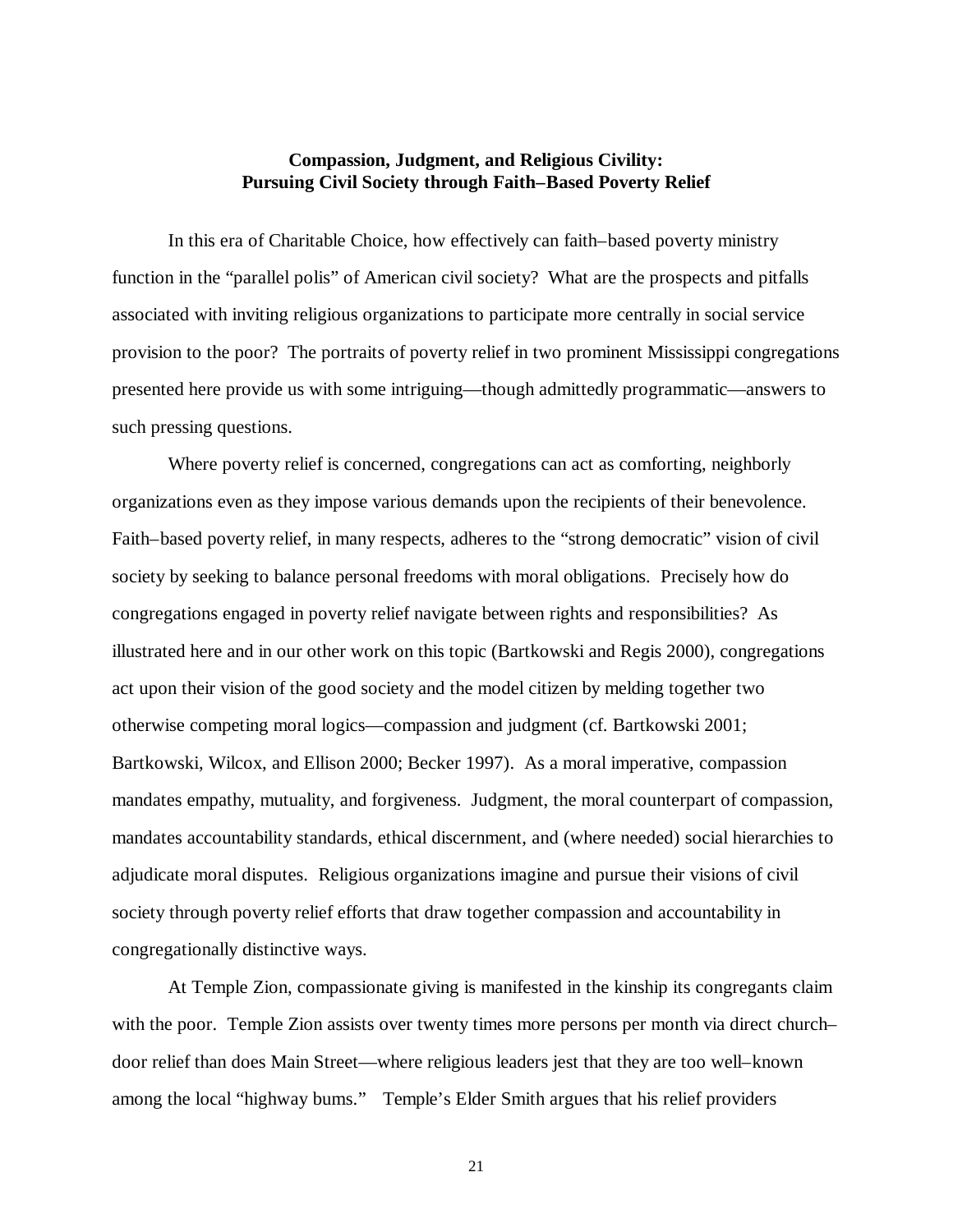consciously seek to aid the poorest of the poor within the local community. On the face of it, then, Temple Zion seems to evince a more compassionate orientation toward the poor. Yet, compassionate benevolence at Temple Zion is only part of the "moral" in this story. Such compassion is deftly interwoven with accountability standards at this COGIC congregation. Temple's pastor and aid–providers strive to convert recipients of church relief to become members of their congregation by continually "offering Christ" to non–believers. Temple Zion's aid–providers want beneficiaries of their benevolence to belong to a church, and will even call the home congregation named by prospective aid recipients to determine if these individuals are committed church members or "footloose" solicitors. Such accountability standards are imposed with the hope that aid recipients will recognize their dependency on God and avoid welfare dependency, which Elder Smith chides from the pulpit as an "insult" to the Almighty.

Compassion, of course, is not absent from Main Street's benevolence programs. Rather, the moral logics of compassion and accountability are woven together— albeit differently within this congregation. Main Street offers financial support to many local benevolence agencies. Agencies underwritten by Main Street's financial support serve as a liaison— even a buffer— between this upper–middle–class congregation and the less privileged poor. Compassion in this context is manifested not through direct kinship, but rather via congregational philanthropy to middle–man charitable organizations. Moreover, Main Street's Pastor Davidson exudes compassion for the hard–working, two–parent family whose father's income, after taxes, leaves him unable to meet his children's basic needs. Yet, this same compassion is not manifested toward those families unwilling to submit their lives to the scrutiny of the church— which Pastor Davidson chides as an aversion to "accountability."

The decidedly different mixes of compassion and accountability within these two congregations produce divergent definitions of civility and disparate appraisals of political devolution. As an African American raised in the South, Temple Zion's Elder Smith worries that political devolution under welfare reform will effectively prevent the federal government from supervising local "good old boy" networks which historically functioned to reproduce class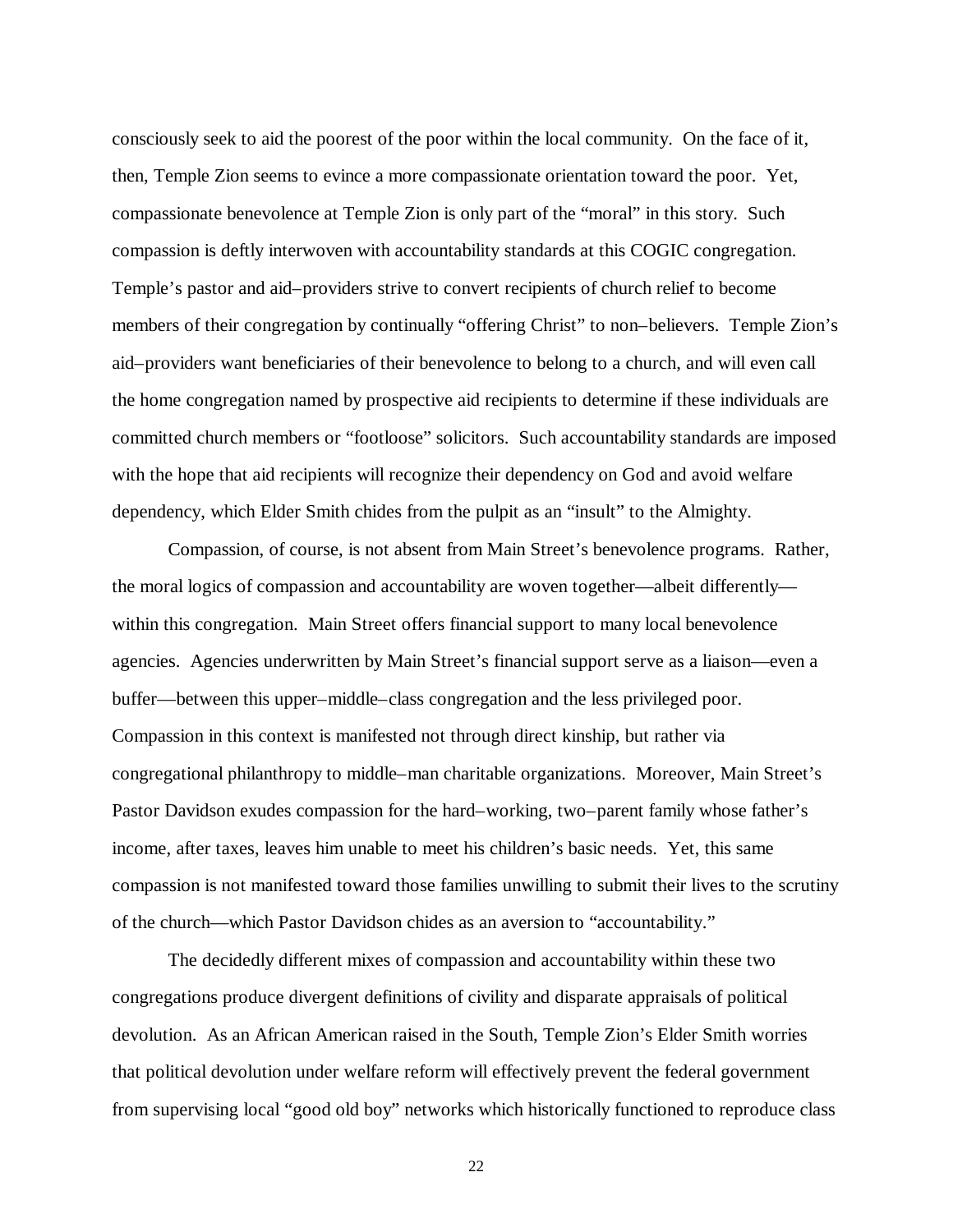and race–based hierarchies in rural Southern townships. The federal enforcement of Civil Rights legislation in states such as Mississippi may generate antipathy against "government interference" among some local residents, including white conservatives, whose enthusiasm for a new federalism may be rooted in a desire to preserve racial privilege rather than in more lofty philosophical commitments to grassroots democracy or local empowerment. Terms such as "local empowerment" raise concerns for this Southern black pastor who fears a return to Jim Crow politics in which local power structures trump federal Civil Rights legislation and erode gains made through federal mandates of equal opportunity and Affirmative Action.

By contrast, Main Street's Pastor Davidson is a champion of the new federalism and political devolution. He believes that racial issues in the South are largely resolved. In his view, Southern whites have always looked after local African Americans— even during the plantation era. Much of his support for welfare reform and Charitable Choice is linked to his commitment to grassroots empowerment, which he has seen manifested most recently during harsh winter power outages in his local community.

In the end, our study reveals that pastoral visions of civil society vary dramatically across congregational contexts (see also Bartkowski and Regis 2000). To be sure, the pastors featured in this study are not thoroughgoing libertarians, nor are they wholehearted communitarians. By melding the logics of compassion and judgment, congregational poverty relief gravitates between these moral poles. In many respects, the pastoral discourse of poverty relief featured here aligns closely with a strong democratic vision of civil society in which freedom and flexibility are placed in ongoing tension with moral obligation and accountability (Barber 1999). Although Temple Zion and Main Street share a joint commitment to a strong democratic vision of civil society, these two congregations utilize very different poverty relief strategies, and mix the moral antinomies of compassion and judgment in culturally distinctive ways. Thus, as religious organizations become more central to social service provision in twenty–first century America, there is much to be gained by observing— carefully yet critically— the complex moral orientations adopted by religious leaders and their congregations. Civility demands nothing less.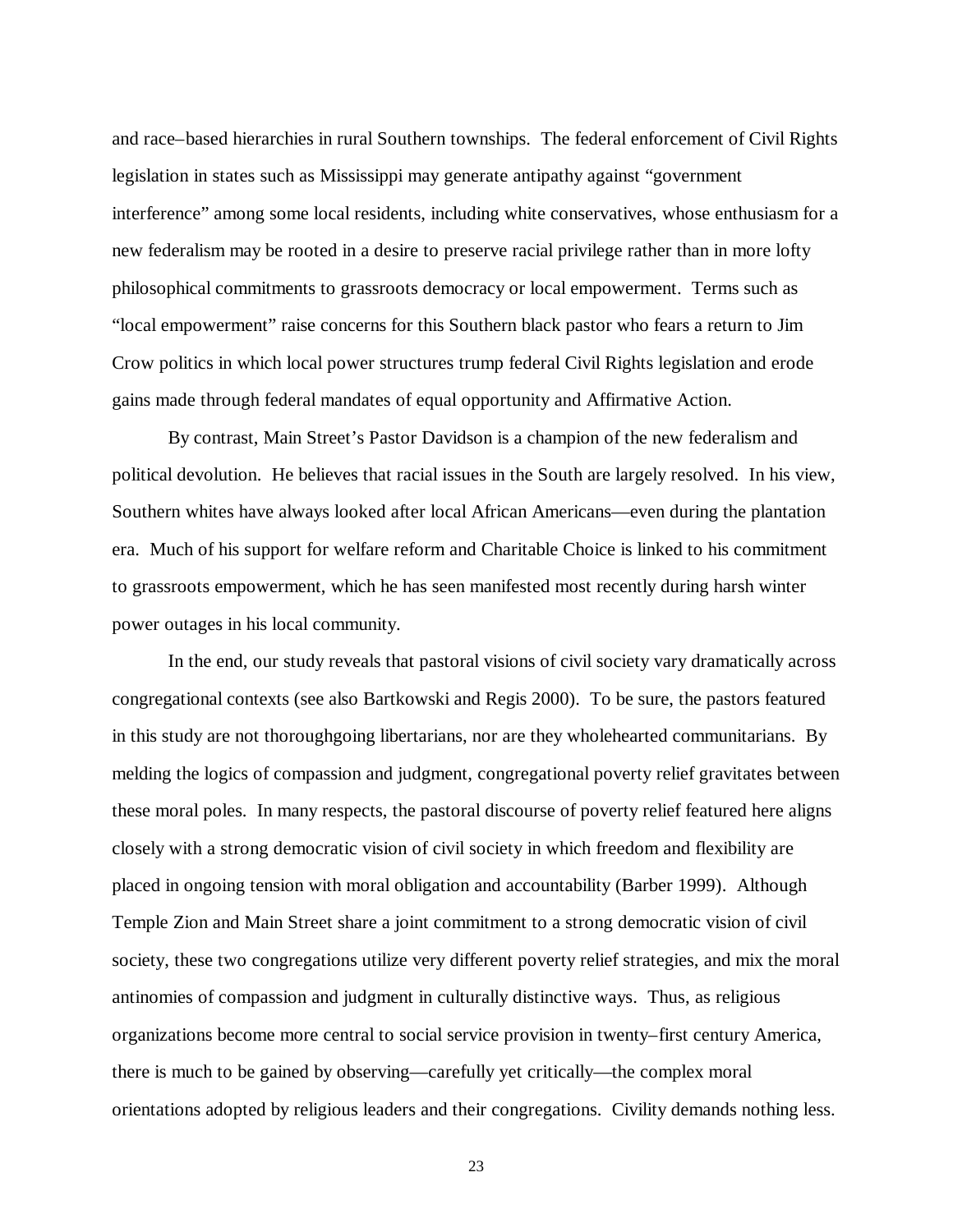## **References**

- *A Guide to Charitable Choice: The Rules of Section 104 of the 1996 Federal Welfare Law Governing State Cooperation with Faith-Based Social-Service Providers*. 1997. Washington, DC: The Center for Public Justice, and Annandale, Virginia: The Christian Legal Society's Center for Law and Religious Freedom.
- Baer, Hans A., and Merrill Singer. 1992. *African American Religion in the Twentieth Century: Varieties of Protest and Accommodation.* Knoxville, Tenn.: University of Tennessee Press.
- Bane, Mary Jo, and David T. Ellwood. 1996. *Welfare Realities: From Rhetoric to Reform*. Cambridge, Mass.: Harvard University Press.
- Barber, Benjamin R. 1999. "Clansmen, Consumers, and Citizens: Three Takes on Civil Society." Pp. 9–29 in *Civil Society, Democracy, and Civic Renewal*, edited by Robert K. Fullenwider. Lanham, Md.: Rowman & Littlefield.
- Bartkowski, John P. 2001. *Remaking the Godly Marriage: Gender Negotiation in Evangelical Families*. New Brunswick, N.J.: Rutgers University Press.
- Bartkowski, John P., Christopher G. Ellison, and W. Bradford Wilcox. 2000. "Charting the Paradoxes of Evangelical Family Life: Gender and Parenting in Conservative Protestant Households." *Family Ministry* (in press)*.*
- Bartkowski, John P., and Helen A. Regis. 1999. "Religious Organizations, Anti-Poverty Relief, and Charitable Choice: A Feasibility Study of Faith-Based Welfare Reform in Mississippi." Report published by PricewaterhouseCoopers Endowment for the Business of Government. Arlington, Va.
- Bartkowski, John P., and Helen A. Regis. 2000. *Faith, Hope, and Charitable Choice: Religion and Poverty Relief in the Post–Welfare Era.* Unpublished manuscript. Department of Sociology, Anthropology, & Social Work: Mississippi State University.
- Becker, Penny Edgell. 1997. "What is Right? What is Caring? Moral Logics in Local Religious Life." Pp. 121-145 in *Contemporary American Religion: An Ethnographic Reader*, edited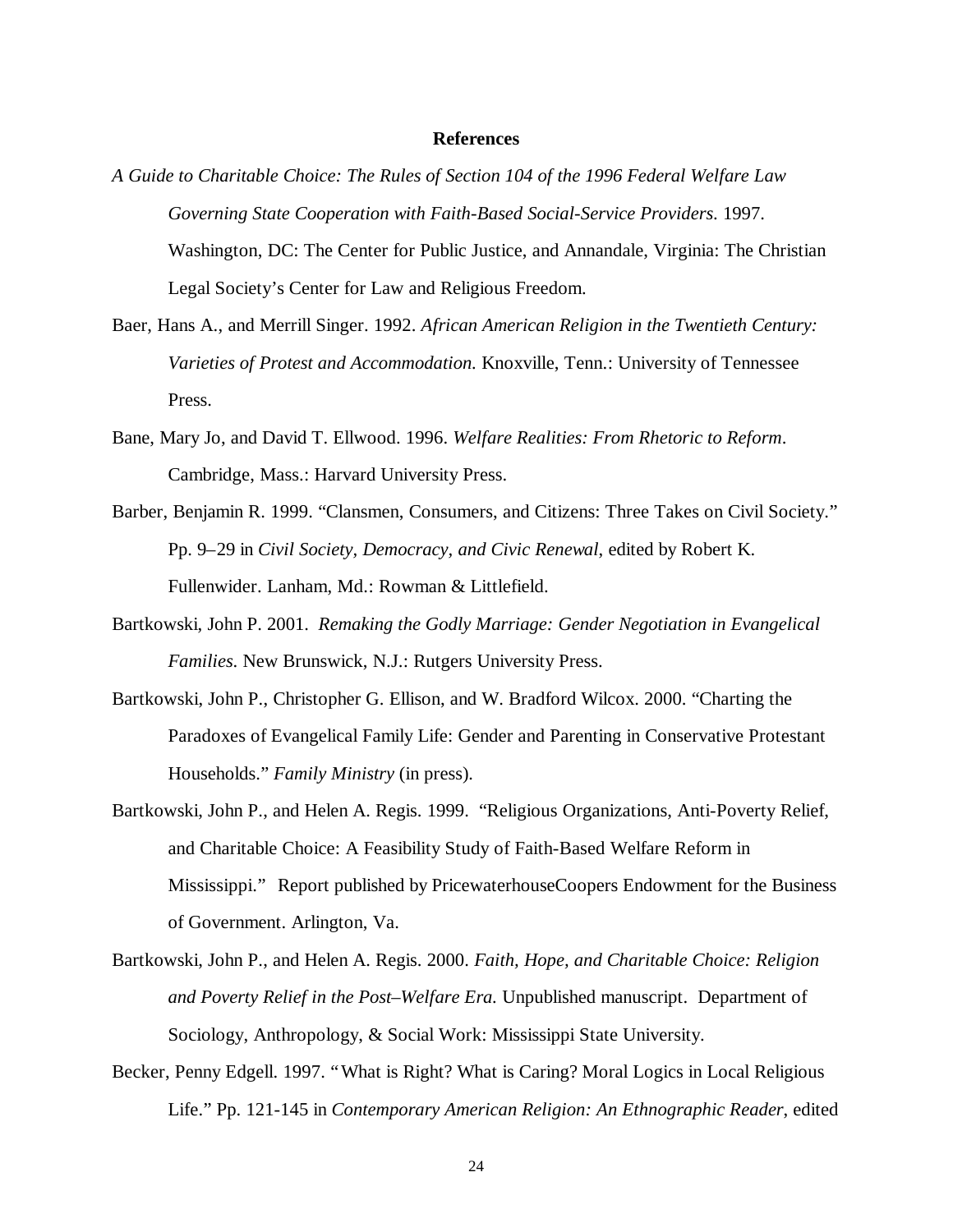by Penny Edgell Becker and Nancy L. Eiesland. Walnut Creek, Calif.: AltaMira Press.

- Bradley, Martin B., Norman M. Green, Jr., Dale E. Jones, Mac Lynn, Lou McNeil. 1992. *Churches and Church Membership in the United States 1990.* Atlanta, Ga.: Glenmary Research Center.
- Chaves, Mark. 1999. "Religious Congregations and Welfare Reform: Who Will Take Advantage of 'Charitable Choice'?" *American Sociological Review*. 64: 836-846.
- Cnaan, Ram A. 1999. *The Newer Deal: Social Work and Religion in Partnership.* New York: Columbia University Press.
- Denzin, Norman K. 1987. *The Alcoholic Self.* Newbury Park, Calif.: Sage.
- -------------------. 1993. *The Alcoholic Society: Addiction and Recovery of the Self.* Piscataway, N.J.: Transaction Publishers.
- DiIulio, John D., Jr. 1997. 'In America's Cities: The Lord's Work, the Church, and the "Civil Society" Sector.' *Brookings Review* 15: 27-31.
- Goodstein, Laurie. 1997. "Religious Groups See Larger Role in Welfare." *The New York Times*, December 14.
- Grossman, Cathy Lynn. 1995. 'Lawyers Not Swayed by "Charitable Choice."' *USA Today*, December 8.
- Klein, Joe. 1998. "Can Faith-Based Groups Save Us?" *Responsive Community* 8: 25-39.
- Lindner, Eileen W. (ed.). 2000. *Yearbook of American and Canadian Churches 2000: Religious Pluralism in the New Millennium* (68<sup>th</sup> edition). Nashville, Tenn.: Abingdon.

Mink, Gwendolyn. 1998. *Welfare's End*. Ithaca, N.Y.: Cornell University Press.